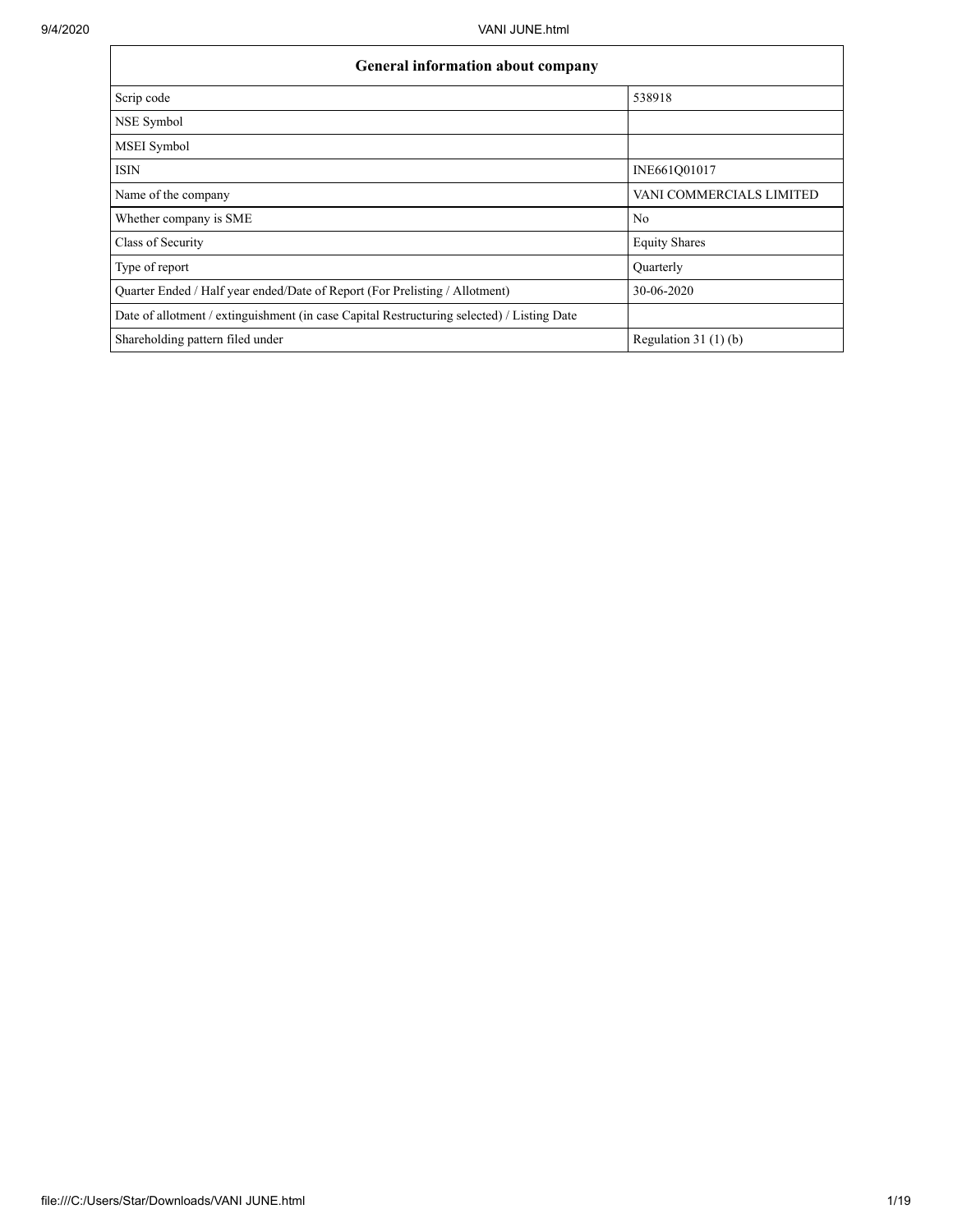|                 | <b>Declaration</b>                                                                        |                |                                |                       |                             |  |  |  |  |  |  |  |  |
|-----------------|-------------------------------------------------------------------------------------------|----------------|--------------------------------|-----------------------|-----------------------------|--|--|--|--|--|--|--|--|
| Sr.<br>No.      | Particular                                                                                | Yes/No         | Promoter and<br>Promoter Group | Public<br>shareholder | Non Promoter-<br>Non Public |  |  |  |  |  |  |  |  |
| $\mathbf{1}$    | Whether the Listed Entity has issued any partly paid up shares?                           | No             | No                             | No                    | N <sub>o</sub>              |  |  |  |  |  |  |  |  |
| 2               | Whether the Listed Entity has issued any Convertible Securities<br>?                      | No             | No.                            | N <sub>0</sub>        | N <sub>0</sub>              |  |  |  |  |  |  |  |  |
| $\overline{3}$  | Whether the Listed Entity has issued any Warrants?                                        | N <sub>0</sub> | No                             | No                    | N <sub>o</sub>              |  |  |  |  |  |  |  |  |
| $\overline{4}$  | Whether the Listed Entity has any shares against which<br>depository receipts are issued? | No             | No                             | No                    | No                          |  |  |  |  |  |  |  |  |
| $\overline{5}$  | Whether the Listed Entity has any shares in locked-in?                                    | No             | No                             | No                    | No                          |  |  |  |  |  |  |  |  |
| 6               | Whether any shares held by promoters are pledge or otherwise<br>encumbered?               | N <sub>0</sub> | No.                            |                       |                             |  |  |  |  |  |  |  |  |
| $7\phantom{.0}$ | Whether company has equity shares with differential voting<br>rights?                     | No             | No                             | No                    | No                          |  |  |  |  |  |  |  |  |
| 8               | Whether the listed entity has any significant beneficial owner?                           | N <sub>0</sub> |                                |                       |                             |  |  |  |  |  |  |  |  |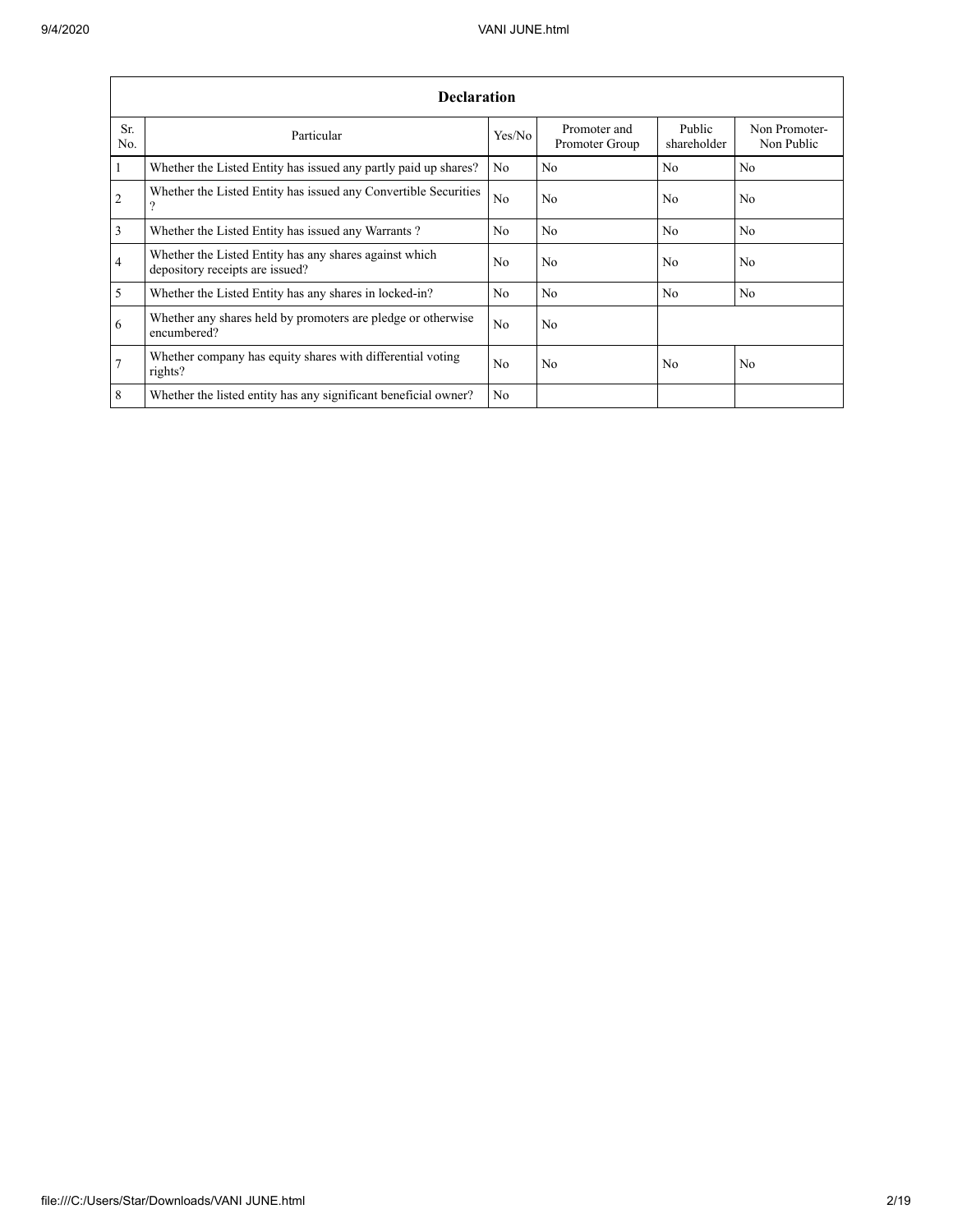|                 | Category                                  | Nos. Of      | No. of<br>fully paid | No. Of<br>Partly     | No. Of<br>shares         | Total nos.<br>shares         | Shareholding as a<br>% of total no. of   | Number of Voting Rights held in each<br>class of securities (IX) |               |         |                     |
|-----------------|-------------------------------------------|--------------|----------------------|----------------------|--------------------------|------------------------------|------------------------------------------|------------------------------------------------------------------|---------------|---------|---------------------|
| Category<br>(I) | of<br>shareholder                         | shareholders | up equity            | paid-up<br>equity    | underlying<br>Depository | held (VII)                   | shares (calculated<br>as per SCRR, 1957) | No of Voting (XIV) Rights                                        |               |         | Total as a          |
|                 | (II)                                      | (III)        | shares<br>held (IV)  | shares<br>held $(V)$ | Receipts<br>(VI)         | $= (IV) +$<br>$(V)$ + $(VI)$ | (VIII) As a % of<br>$(A+B+C2)$           | Class<br>eg: X                                                   | Class<br>eg:y | Total   | $%$ of<br>$(A+B+C)$ |
| (A)             | Promoter<br>&<br>Promoter<br>Group        | 7            | 235100               |                      |                          | 235100                       | 5.71                                     | 235100                                                           |               | 235100  | 5.57                |
| (B)             | Public                                    | 732          | 3884700              |                      |                          | 3884700                      | 94.29                                    | 3988700                                                          |               | 3988700 | 94.43               |
| (C)             | Non<br>Promoter-<br>Non Public            |              |                      |                      |                          |                              |                                          |                                                                  |               |         |                     |
| (C1)            | <b>Shares</b><br>underlying<br><b>DRs</b> |              |                      |                      |                          |                              |                                          |                                                                  |               |         |                     |
| (C2)            | Shares held<br>by<br>Employee<br>Trusts   |              |                      |                      |                          |                              |                                          |                                                                  |               |         |                     |
|                 | Total                                     | 739          | 4119800              |                      |                          | 4119800                      | 100                                      | 4223800                                                          |               | 4223800 | 100                 |

## **Table I - Summary Statement holding of specified securities**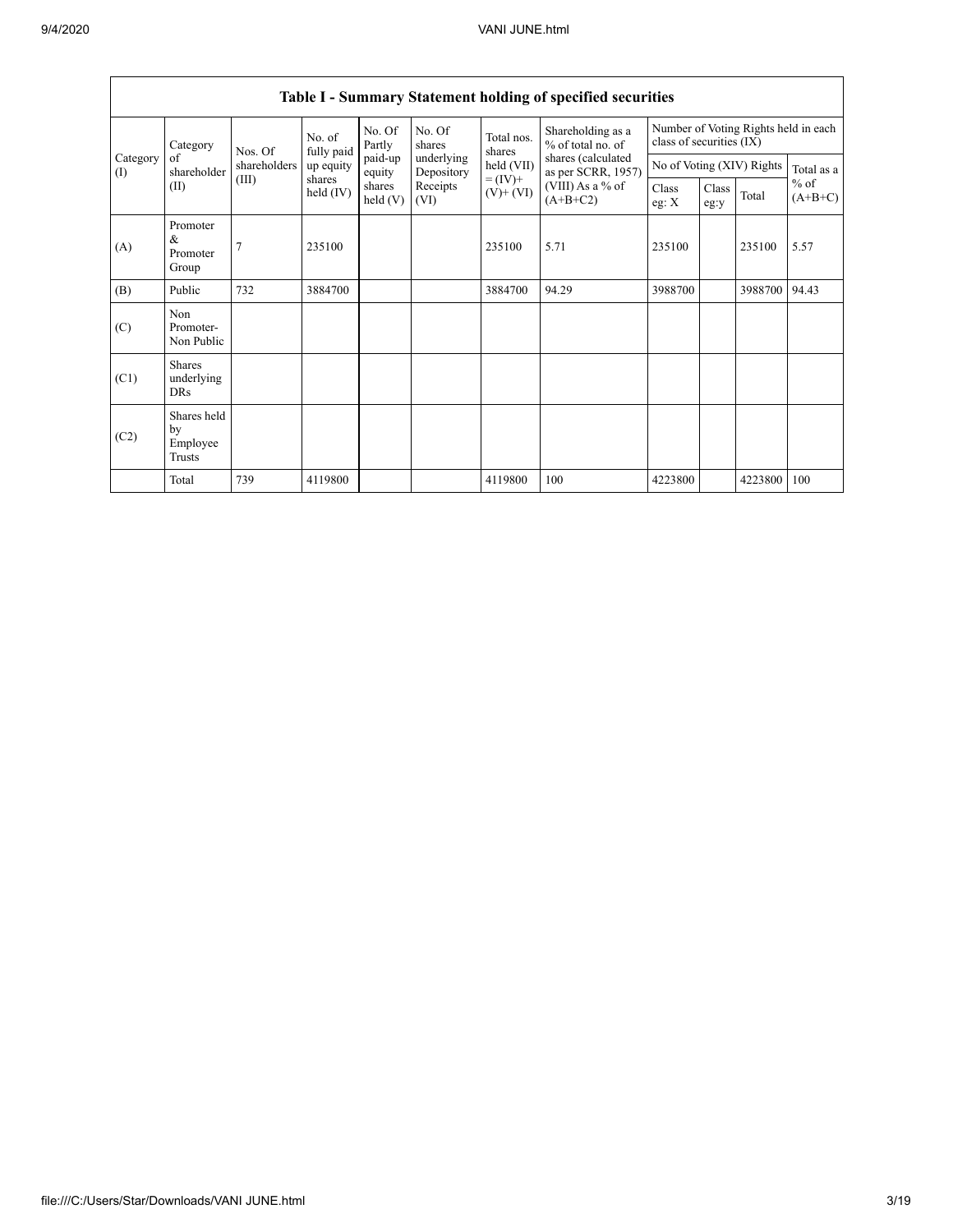|                 | Table I - Summary Statement holding of specified securities |                                                                                                                                                                         |                                                  |                                                                                            |                                                                                        |                                                         |            |                                                                               |                              |                                       |  |  |  |
|-----------------|-------------------------------------------------------------|-------------------------------------------------------------------------------------------------------------------------------------------------------------------------|--------------------------------------------------|--------------------------------------------------------------------------------------------|----------------------------------------------------------------------------------------|---------------------------------------------------------|------------|-------------------------------------------------------------------------------|------------------------------|---------------------------------------|--|--|--|
| Category<br>(1) | Category<br>of<br>shareholder<br>(II)                       | No. Of<br>No. of<br><b>Shares</b><br><b>Shares</b><br>Underlying<br>Underlying<br>Outstanding<br>Outstanding<br>convertible<br>Warrants<br>securities<br>$(X_i)$<br>(X) |                                                  | No. Of Shares<br>Underlying<br>Outstanding<br>convertible                                  | Shareholding , as a $\%$<br>assuming full<br>conversion of<br>convertible securities ( | Number of<br>Locked in<br>shares (XII)                  |            | Number of<br><b>Shares</b><br>pledged or<br>otherwise<br>encumbered<br>(XIII) |                              | Number of<br>equity shares<br>held in |  |  |  |
|                 |                                                             |                                                                                                                                                                         | securities and<br>No. Of<br>Warrants (Xi)<br>(a) | as a percentage of<br>diluted share capital)<br>$(XI) = (VII)+(X) As a %$<br>of $(A+B+C2)$ | No.<br>(a)                                                                             | As a<br>$%$ of<br>total<br><b>Shares</b><br>held<br>(b) | No.<br>(a) | As a<br>$%$ of<br>total<br><b>Shares</b><br>held<br>(b)                       | dematerialized<br>form (XIV) |                                       |  |  |  |
| (A)             | Promoter<br>&<br>Promoter<br>Group                          |                                                                                                                                                                         |                                                  |                                                                                            | 5.71                                                                                   |                                                         |            |                                                                               |                              | 235100                                |  |  |  |
| (B)             | Public                                                      |                                                                                                                                                                         |                                                  |                                                                                            | 94.29                                                                                  |                                                         |            |                                                                               |                              | 2464425                               |  |  |  |
| (C)             | Non<br>Promoter-<br>Non Public                              |                                                                                                                                                                         |                                                  |                                                                                            |                                                                                        |                                                         |            |                                                                               |                              |                                       |  |  |  |
| (C1)            | <b>Shares</b><br>underlying<br><b>DRs</b>                   |                                                                                                                                                                         |                                                  |                                                                                            |                                                                                        |                                                         |            |                                                                               |                              |                                       |  |  |  |
| (C2)            | Shares held<br>by<br>Employee<br>Trusts                     |                                                                                                                                                                         |                                                  |                                                                                            |                                                                                        |                                                         |            |                                                                               |                              |                                       |  |  |  |
|                 | Total                                                       |                                                                                                                                                                         |                                                  |                                                                                            | 100                                                                                    |                                                         |            |                                                                               |                              | 2699525                               |  |  |  |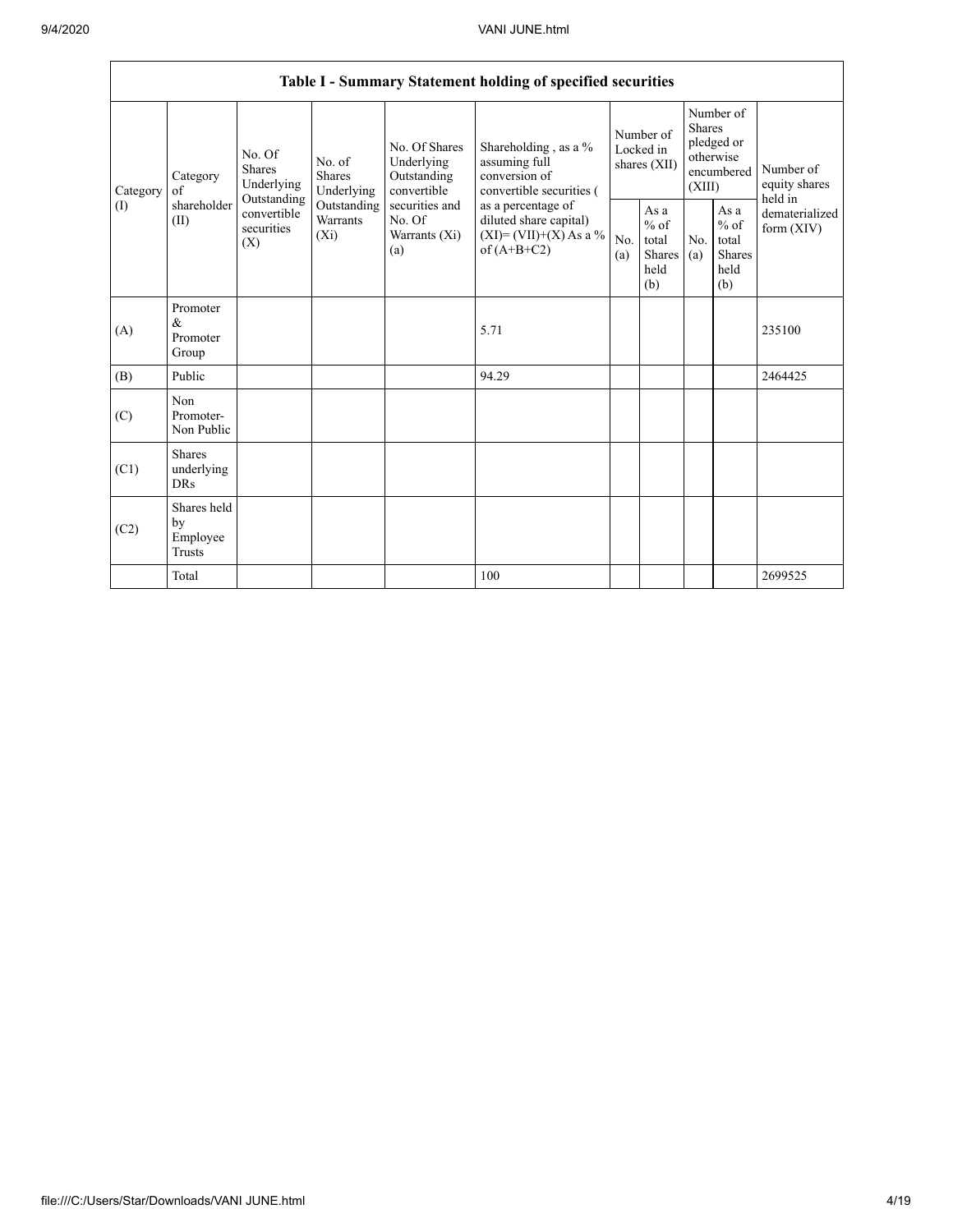Г

| Table II - Statement showing shareholding pattern of the Promoter and Promoter Group         |                                                                                                                     |                         |                            |                                 |                                    |                             |                                              |                               |               |                                 |                                 |  |
|----------------------------------------------------------------------------------------------|---------------------------------------------------------------------------------------------------------------------|-------------------------|----------------------------|---------------------------------|------------------------------------|-----------------------------|----------------------------------------------|-------------------------------|---------------|---------------------------------|---------------------------------|--|
|                                                                                              |                                                                                                                     |                         | No. of                     | No.<br>Of                       | No. Of                             | Total<br>nos.               | Shareholding<br>as a % of total              | each class of securities (IX) |               | Number of Voting Rights held in |                                 |  |
| Sr.                                                                                          | Category & Name<br>of the                                                                                           | Nos. Of<br>shareholders | fully<br>paid up<br>equity | Partly<br>paid-<br>up           | shares<br>underlying<br>Depository | shares<br>held<br>$(VII) =$ | no. of shares<br>(calculated as<br>per SCRR, | No of Voting (XIV) Rights     |               |                                 | Total<br>as a %                 |  |
|                                                                                              | Shareholders (I)                                                                                                    | (III)                   | shares<br>held $(IV)$      | equity<br>shares<br>held<br>(V) | Receipts<br>(VI)                   | $(IV)+$<br>$(V)$ +<br>(VI)  | 1957) (VIII)<br>As a % of<br>$(A+B+C2)$      | Class eg:<br>X                | Class<br>eg:y | Total                           | of<br>Total<br>Voting<br>rights |  |
| $\mathbf{A}$                                                                                 | Table II - Statement showing shareholding pattern of the Promoter and Promoter Group                                |                         |                            |                                 |                                    |                             |                                              |                               |               |                                 |                                 |  |
| (1)                                                                                          | Indian                                                                                                              |                         |                            |                                 |                                    |                             |                                              |                               |               |                                 |                                 |  |
| (a)                                                                                          | Individuals/Hindu<br>undivided Family                                                                               | $\tau$                  | 235100                     |                                 |                                    | 235100                      | 5.71                                         | 235100                        |               | 235100                          | 5.57                            |  |
| Sub-Total (A)<br>(1)                                                                         |                                                                                                                     | 7                       | 235100                     |                                 |                                    | 235100                      | 5.71                                         | 235100                        |               | 235100                          | 5.57                            |  |
| (2)                                                                                          | Foreign                                                                                                             |                         |                            |                                 |                                    |                             |                                              |                               |               |                                 |                                 |  |
| Total<br>Shareholding<br>of Promoter<br>and Promoter<br>Group $(A)$ =<br>$(A)(1)+(A)$<br>(2) |                                                                                                                     | 7                       | 235100                     |                                 |                                    | 235100                      | 5.71                                         | 235100                        |               | 235100                          | 5.57                            |  |
| $\, {\bf B}$                                                                                 | Table III - Statement showing shareholding pattern of the Public shareholder                                        |                         |                            |                                 |                                    |                             |                                              |                               |               |                                 |                                 |  |
| (1)                                                                                          | <b>Institutions</b>                                                                                                 |                         |                            |                                 |                                    |                             |                                              |                               |               |                                 |                                 |  |
| (3)                                                                                          | Non-institutions                                                                                                    |                         |                            |                                 |                                    |                             |                                              |                               |               |                                 |                                 |  |
| (a(i))                                                                                       | Individuals -<br>i.Individual<br>shareholders<br>holding nominal<br>share capital up to<br>Rs. 2 lakhs.             | 681                     | 567972                     |                                 |                                    | 567972                      | 13.79                                        | 567972                        |               | 567972                          | 13.45                           |  |
| (a(ii))                                                                                      | Individuals - ii.<br>Individual<br>shareholders<br>holding nominal<br>share capital in<br>excess of Rs. 2<br>lakhs. | 25                      | 1543808                    |                                 |                                    | 1543808                     | 37.47                                        | 1647808                       |               | 1647808                         | 39.01                           |  |
| (e)                                                                                          | Any Other<br>(specify)                                                                                              | 26                      | 1772920                    |                                 |                                    | 1772920 43.03               |                                              | 1772920                       |               | 1772920 41.97                   |                                 |  |
| Sub-Total (B)<br>(3)                                                                         |                                                                                                                     | 732                     | 3884700                    |                                 |                                    | 3884700                     | 94.29                                        | 3988700                       |               | 3988700                         | 94.43                           |  |
| <b>Total Public</b><br>Shareholding<br>$(B)=(B)(1)+$<br>$(B)(2)+(B)(3)$                      |                                                                                                                     | 732                     | 3884700                    |                                 |                                    | 3884700                     | 94.29                                        | 3988700                       |               | 3988700 94.43                   |                                 |  |
| $\mathbf C$                                                                                  | Table IV - Statement showing shareholding pattern of the Non Promoter- Non Public shareholder                       |                         |                            |                                 |                                    |                             |                                              |                               |               |                                 |                                 |  |
| Total (<br>$A+B+C2$ )                                                                        |                                                                                                                     | 739                     | 4119800                    |                                 |                                    | 4119800                     | 100                                          | 4223800                       |               | 4223800 100                     |                                 |  |
| Total<br>$(A+B+C)$                                                                           |                                                                                                                     | 739                     | 4119800                    |                                 |                                    | 4119800                     | 100                                          | 4223800                       |               | 4223800 100                     |                                 |  |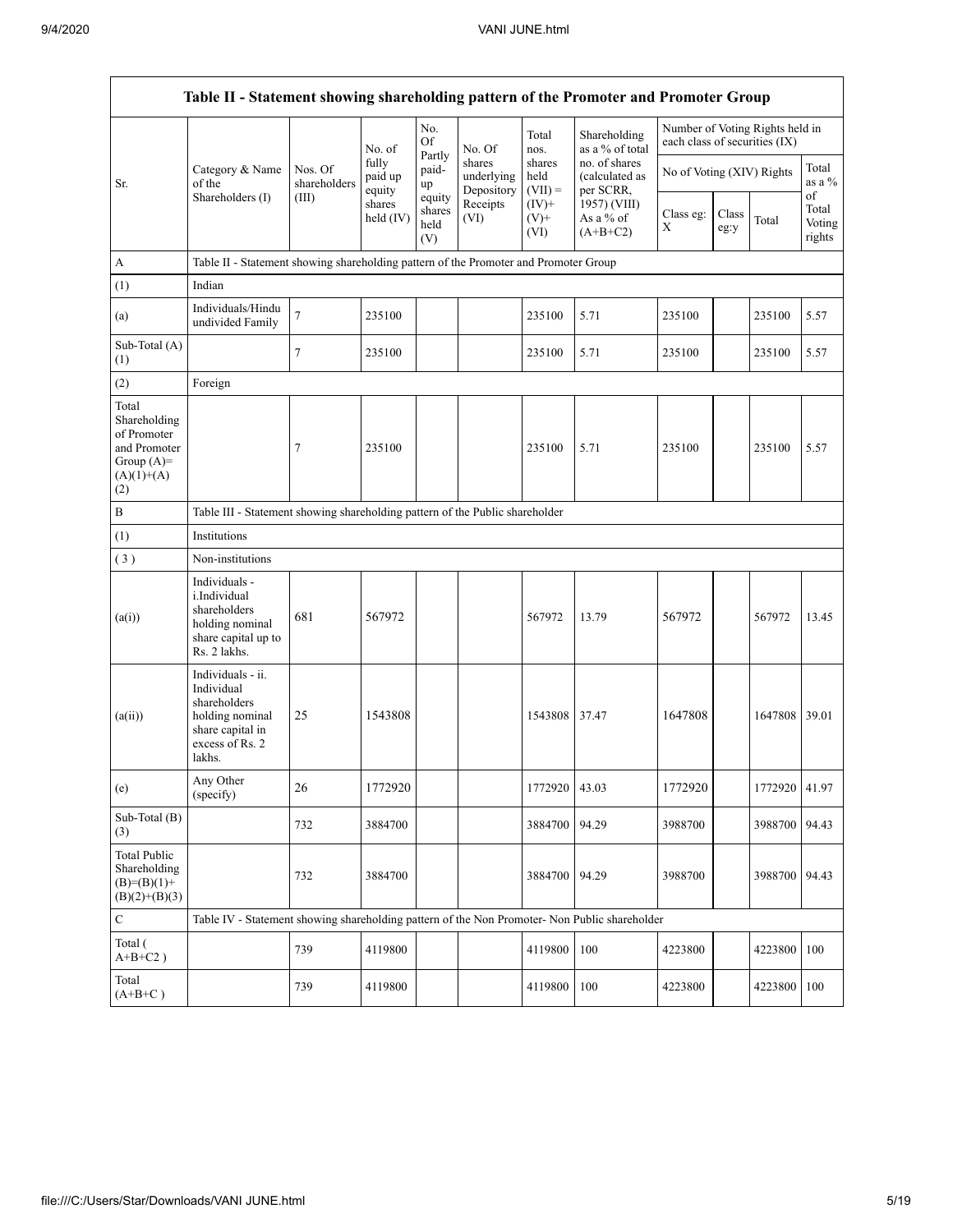Г

|                                                                                         | Table II - Statement showing shareholding pattern of the Promoter and Promoter Group         |                                |                                                           |                                                                                               |            |                                                  |                                                                               |                                                  |                                       |  |  |  |  |  |
|-----------------------------------------------------------------------------------------|----------------------------------------------------------------------------------------------|--------------------------------|-----------------------------------------------------------|-----------------------------------------------------------------------------------------------|------------|--------------------------------------------------|-------------------------------------------------------------------------------|--------------------------------------------------|---------------------------------------|--|--|--|--|--|
|                                                                                         | No. Of<br>Shares<br>Underlying<br>Outstanding<br>convertible<br>securities<br>$(X_i)$<br>(X) | No. of<br>Shares<br>Underlying | No. Of Shares<br>Underlying<br>Outstanding<br>convertible | Shareholding, as a %<br>assuming full conversion of<br>convertible securities (as a           |            | Number of<br>Locked in<br>shares (XII)           | Number of<br><b>Shares</b><br>pledged or<br>otherwise<br>encumbered<br>(XIII) |                                                  | Number of<br>equity shares<br>held in |  |  |  |  |  |
| Sr.                                                                                     |                                                                                              | Outstanding<br>Warrants        | securities and<br>No. Of Warrants<br>(Xi)(a)              | percentage of diluted share<br>capital) $(XI) = (VII)+(X) As$<br>a % of $(A+B+C2)$            | No.<br>(a) | As a<br>$%$ of<br>total<br>Shares<br>held<br>(b) | No.<br>(a)                                                                    | As a<br>$%$ of<br>total<br>Shares<br>held<br>(b) | dematerialized<br>form $(XIV)$        |  |  |  |  |  |
| $\mathbf{A}$                                                                            |                                                                                              |                                |                                                           | Table II - Statement showing shareholding pattern of the Promoter and Promoter Group          |            |                                                  |                                                                               |                                                  |                                       |  |  |  |  |  |
| (1)                                                                                     | Indian                                                                                       |                                |                                                           |                                                                                               |            |                                                  |                                                                               |                                                  |                                       |  |  |  |  |  |
| (a)                                                                                     |                                                                                              |                                |                                                           | 5.71                                                                                          |            |                                                  |                                                                               |                                                  | 235100                                |  |  |  |  |  |
| Sub-Total (A)<br>(1)                                                                    |                                                                                              |                                |                                                           | 5.71                                                                                          |            |                                                  |                                                                               |                                                  | 235100                                |  |  |  |  |  |
| (2)                                                                                     | Foreign                                                                                      |                                |                                                           |                                                                                               |            |                                                  |                                                                               |                                                  |                                       |  |  |  |  |  |
| Total<br>Shareholding<br>of Promoter<br>and Promoter<br>Group $(A)=$<br>$(A)(1)+(A)(2)$ |                                                                                              |                                |                                                           | 5.71                                                                                          |            |                                                  |                                                                               |                                                  | 235100                                |  |  |  |  |  |
| $\, {\bf B}$                                                                            |                                                                                              |                                |                                                           | Table III - Statement showing shareholding pattern of the Public shareholder                  |            |                                                  |                                                                               |                                                  |                                       |  |  |  |  |  |
| (1)                                                                                     | Institutions                                                                                 |                                |                                                           |                                                                                               |            |                                                  |                                                                               |                                                  |                                       |  |  |  |  |  |
| (3)                                                                                     | Non-institutions                                                                             |                                |                                                           |                                                                                               |            |                                                  |                                                                               |                                                  |                                       |  |  |  |  |  |
| (a(i))                                                                                  |                                                                                              |                                |                                                           | 13.79                                                                                         |            |                                                  |                                                                               |                                                  | 314927                                |  |  |  |  |  |
| (a(ii))                                                                                 |                                                                                              |                                |                                                           | 37.47                                                                                         |            |                                                  |                                                                               |                                                  | 927078                                |  |  |  |  |  |
| (e)                                                                                     |                                                                                              |                                |                                                           | 43.03                                                                                         |            |                                                  |                                                                               |                                                  | 1222420                               |  |  |  |  |  |
| Sub-Total (B)<br>(3)                                                                    |                                                                                              |                                |                                                           | 94.29                                                                                         |            |                                                  |                                                                               |                                                  | 2464425                               |  |  |  |  |  |
| <b>Total Public</b><br>Shareholding<br>$(B)=(B)(1)+$<br>$(B)(2)+(B)(3)$                 |                                                                                              |                                |                                                           | 94.29                                                                                         |            |                                                  |                                                                               |                                                  | 2464425                               |  |  |  |  |  |
| $\mathbf C$                                                                             |                                                                                              |                                |                                                           | Table IV - Statement showing shareholding pattern of the Non Promoter- Non Public shareholder |            |                                                  |                                                                               |                                                  |                                       |  |  |  |  |  |
| Total (<br>$A+B+C2$ )                                                                   |                                                                                              |                                |                                                           | 100                                                                                           |            |                                                  |                                                                               |                                                  | 2699525                               |  |  |  |  |  |
| Total (A+B+C                                                                            |                                                                                              |                                |                                                           | 100                                                                                           |            |                                                  |                                                                               |                                                  | 2699525                               |  |  |  |  |  |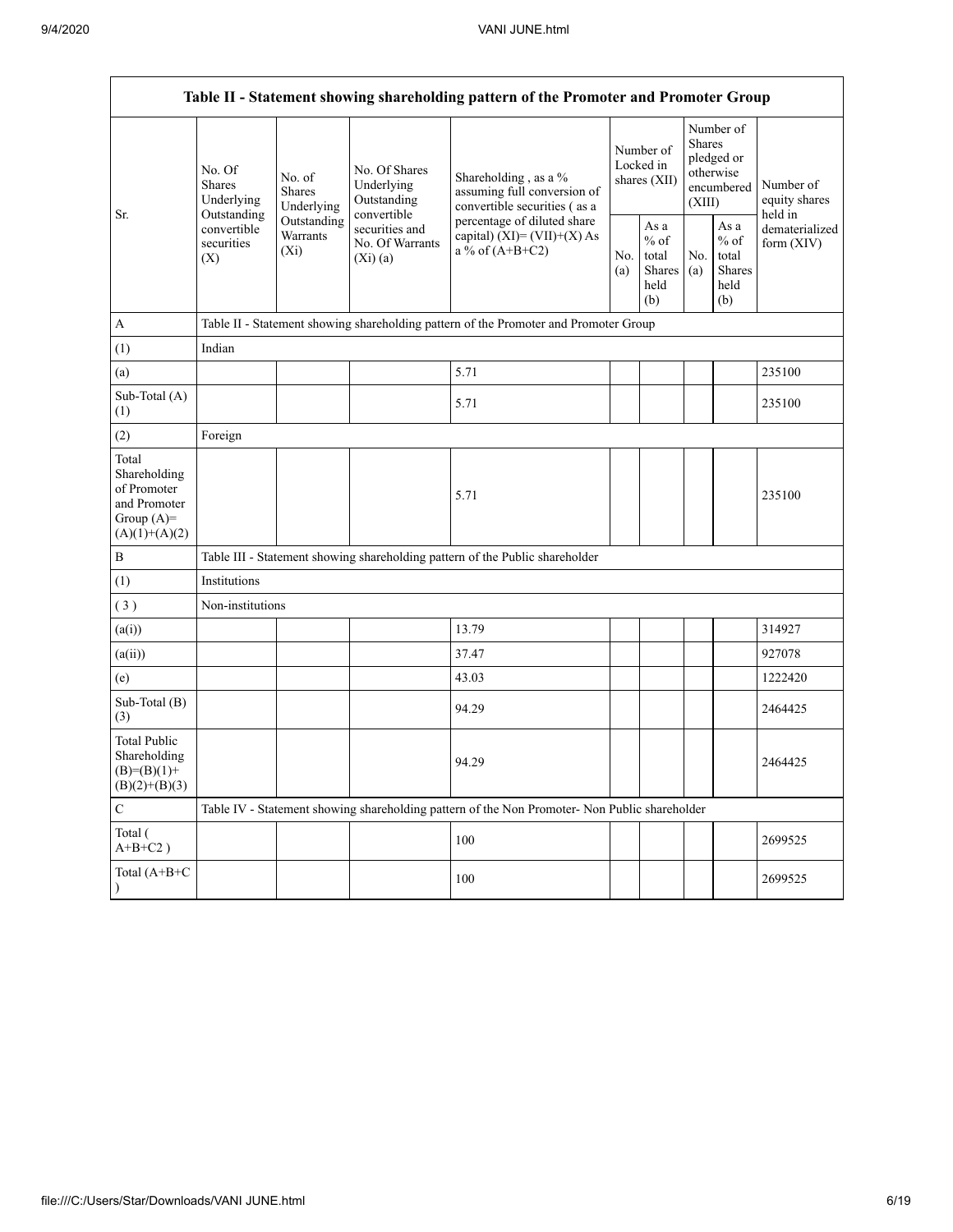|                                                                                                                                                                                          |                       |                                                               | <b>Individuals/Hindu undivided Family</b> |                                 |                                |                                |                                |
|------------------------------------------------------------------------------------------------------------------------------------------------------------------------------------------|-----------------------|---------------------------------------------------------------|-------------------------------------------|---------------------------------|--------------------------------|--------------------------------|--------------------------------|
| Searial No.                                                                                                                                                                              | $\mathbf{1}$          | $\overline{2}$                                                | 3                                         | $\overline{4}$                  | 5                              | 6                              | $\overline{7}$                 |
| Name of the<br>Shareholders (I)                                                                                                                                                          | O P<br><b>SUKHIJA</b> | <b>RAJ KANTA</b><br><b>SUKHIJA</b>                            | <b>GAURAV</b><br><b>SUKHIJA</b>           | <b>RASHMI</b><br><b>SUKHIJA</b> | <b>NEELAM</b><br><b>BHATIA</b> | <b>KOMAL</b><br><b>SUKHIJA</b> | <b>GAURAV</b><br><b>BHATIA</b> |
| PAN(II)                                                                                                                                                                                  | AXSPS8696P            | AAWPK6240L                                                    | ARDPS5567Q                                | BBFPS8321F                      | AFCPB0391Q                     | ALHPM7231R                     | AFZPB0749K                     |
| No. of fully paid<br>up equity shares<br>held (IV)                                                                                                                                       | 59400                 | 59200                                                         | 59000                                     | 29000                           | 9800                           | 9500                           | 9200                           |
| No. Of Partly paid-<br>up equity shares<br>held(V)                                                                                                                                       |                       |                                                               |                                           |                                 |                                |                                |                                |
| No. Of shares<br>underlying<br>Depository<br>Receipts (VI)                                                                                                                               |                       |                                                               |                                           |                                 |                                |                                |                                |
| Total nos. shares<br>held $(VII) = (IV) +$<br>$(V)$ + $(VI)$                                                                                                                             | 59400                 | 59200                                                         | 59000                                     | 29000                           | 9800                           | 9500                           | 9200                           |
| Shareholding as a<br>% of total no. of<br>shares (calculated<br>as per SCRR,<br>1957) (VIII) As a<br>% of $(A+B+C2)$                                                                     | 1.44                  | 1.44                                                          | 1.43                                      | 0.7                             | 0.24                           | 0.23                           | 0.22                           |
|                                                                                                                                                                                          |                       | Number of Voting Rights held in each class of securities (IX) |                                           |                                 |                                |                                |                                |
| Class eg:X                                                                                                                                                                               | 59400                 | 59200                                                         | 59000                                     | 29000                           | 9800                           | 9500                           | 9200                           |
| Class eg:y                                                                                                                                                                               |                       |                                                               |                                           |                                 |                                |                                |                                |
| Total                                                                                                                                                                                    | 59400                 | 59200                                                         | 59000                                     | 29000                           | 9800                           | 9500                           | 9200                           |
| Total as a % of<br>Total Voting rights                                                                                                                                                   | 1.41                  | 1.4                                                           | 1.4                                       | 0.69                            | 0.23                           | 0.22                           | 0.22                           |
| No. Of Shares<br>Underlying<br>Outstanding<br>convertible<br>securities $(X)$                                                                                                            |                       |                                                               |                                           |                                 |                                |                                |                                |
| No. of Shares<br>Underlying<br>Outstanding<br>Warrants (Xi)                                                                                                                              |                       |                                                               |                                           |                                 |                                |                                |                                |
| No. Of Shares<br>Underlying<br>Outstanding<br>convertible<br>securities and No.<br>Of Warrants (Xi)<br>(a)                                                                               |                       |                                                               |                                           |                                 |                                |                                |                                |
| Shareholding, as a<br>% assuming full<br>conversion of<br>convertible<br>securities (as a<br>percentage of<br>diluted share<br>capital) (XI)=<br>$(VII)+(Xi)(a) As a$<br>% of $(A+B+C2)$ | 1.44                  | 1.44                                                          | 1.43                                      | 0.7                             | 0.24                           | 0.23                           | 0.22                           |
| Number of Locked in shares (XII)                                                                                                                                                         |                       |                                                               |                                           |                                 |                                |                                |                                |
| No. (a)                                                                                                                                                                                  |                       |                                                               |                                           |                                 |                                |                                |                                |
| As a % of total<br>Shares held (b)                                                                                                                                                       |                       |                                                               |                                           |                                 |                                |                                |                                |
|                                                                                                                                                                                          |                       | Number of Shares pledged or otherwise encumbered (XIII)       |                                           |                                 |                                |                                |                                |
| No. (a)                                                                                                                                                                                  |                       |                                                               |                                           |                                 |                                |                                |                                |
|                                                                                                                                                                                          |                       |                                                               |                                           |                                 |                                |                                |                                |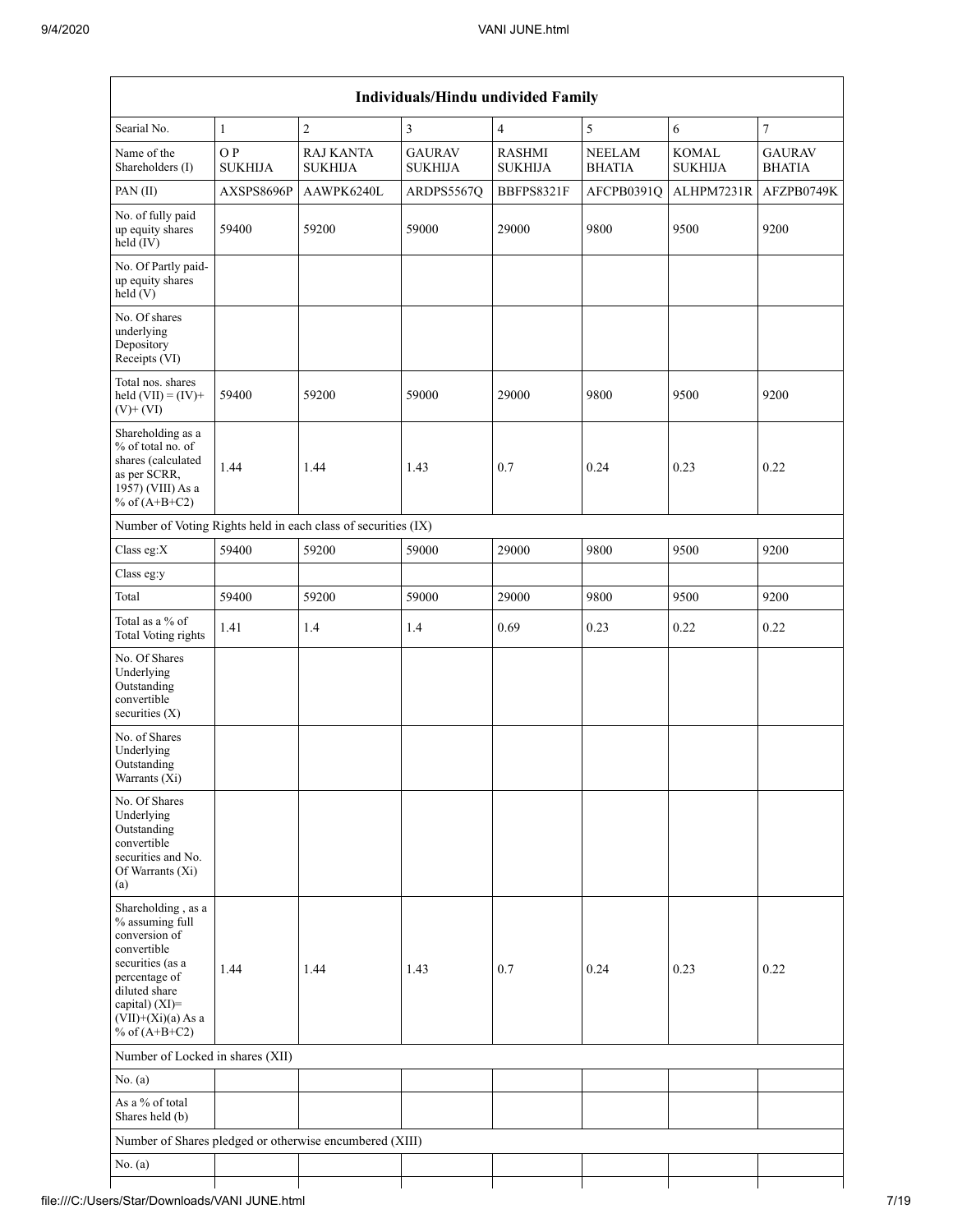## 9/4/2020 VANI JUNE.html

| As a % of total<br>Shares held (b)                                   |                   |                |                   |                   |                   |                   |                   |  |  |  |  |
|----------------------------------------------------------------------|-------------------|----------------|-------------------|-------------------|-------------------|-------------------|-------------------|--|--|--|--|
| Number of equity<br>shares held in<br>dematerialized<br>form $(XIV)$ | 59400             | 59200          | 59000             | 29000             | 9800              | 9500              | 9200              |  |  |  |  |
| Reason for not providing PAN                                         |                   |                |                   |                   |                   |                   |                   |  |  |  |  |
| Reason for not<br>providing PAN                                      |                   |                |                   |                   |                   |                   |                   |  |  |  |  |
| Shareholder type                                                     | Promoter<br>Group | Promoter Group | Promoter<br>Group | Promoter<br>Group | Promoter<br>Group | Promoter<br>Group | Promoter<br>Group |  |  |  |  |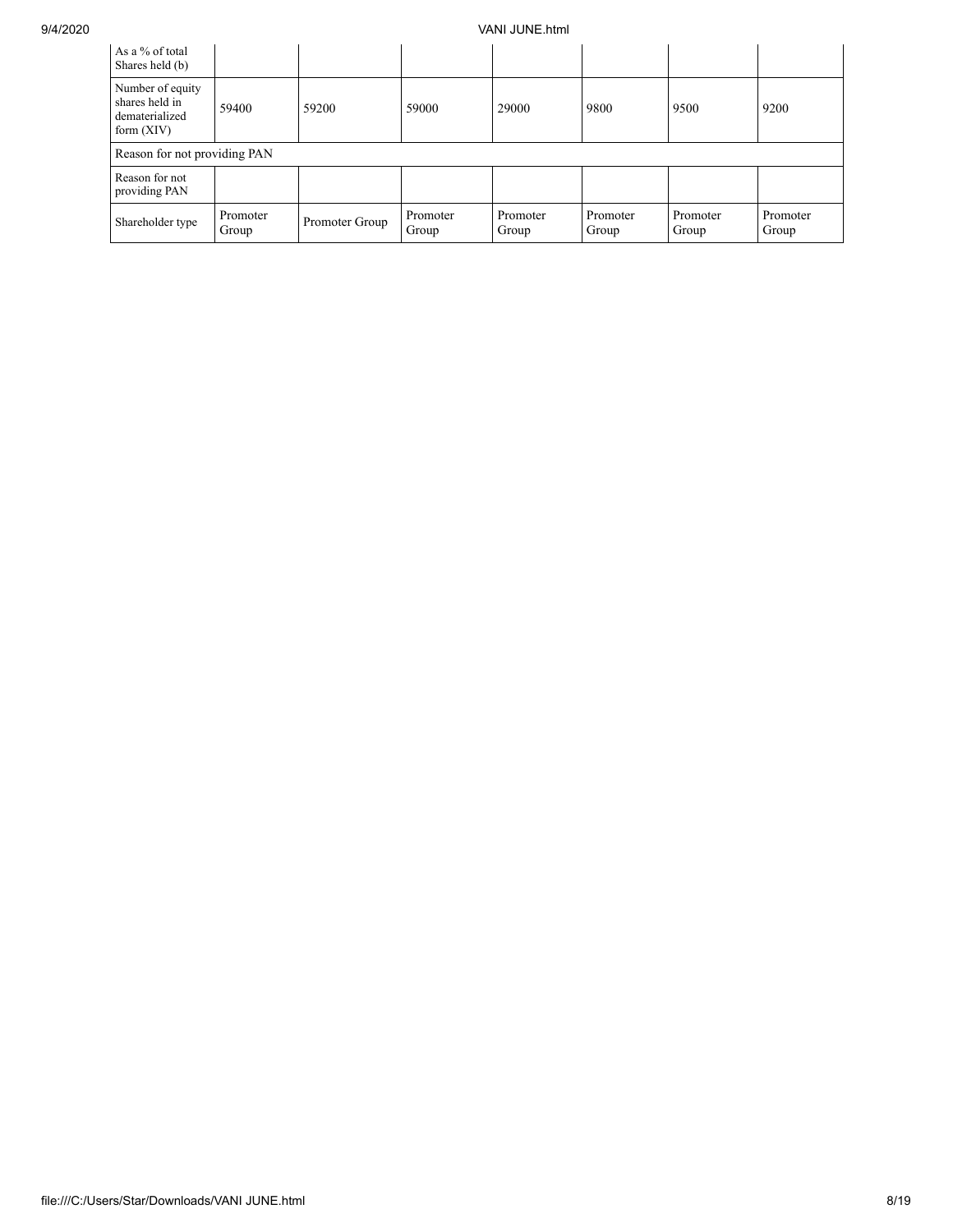| Individuals/Hindu undivided Family                                                                                                                                                       |                                                               |  |  |  |  |  |  |  |  |
|------------------------------------------------------------------------------------------------------------------------------------------------------------------------------------------|---------------------------------------------------------------|--|--|--|--|--|--|--|--|
| Searial No.                                                                                                                                                                              |                                                               |  |  |  |  |  |  |  |  |
| Name of the<br>Shareholders (I)                                                                                                                                                          | Click here to go back                                         |  |  |  |  |  |  |  |  |
| PAN(II)                                                                                                                                                                                  | Total                                                         |  |  |  |  |  |  |  |  |
| No. of fully paid<br>up equity shares<br>held (IV)                                                                                                                                       | 235100                                                        |  |  |  |  |  |  |  |  |
| No. Of Partly paid-<br>up equity shares<br>held(V)                                                                                                                                       |                                                               |  |  |  |  |  |  |  |  |
| No. Of shares<br>underlying<br>Depository<br>Receipts (VI)                                                                                                                               |                                                               |  |  |  |  |  |  |  |  |
| Total nos. shares<br>held $(VII) = (IV) +$<br>$(V)$ + $(VI)$                                                                                                                             | 235100                                                        |  |  |  |  |  |  |  |  |
| Shareholding as a<br>% of total no. of<br>shares (calculated<br>as per SCRR,<br>1957) (VIII) As a<br>% of $(A+B+C2)$                                                                     | 5.71                                                          |  |  |  |  |  |  |  |  |
|                                                                                                                                                                                          | Number of Voting Rights held in each class of securities (IX) |  |  |  |  |  |  |  |  |
| Class eg: $X$                                                                                                                                                                            | 235100                                                        |  |  |  |  |  |  |  |  |
| Class eg:y                                                                                                                                                                               |                                                               |  |  |  |  |  |  |  |  |
| Total                                                                                                                                                                                    | 235100                                                        |  |  |  |  |  |  |  |  |
| Total as a $\%$ of<br>Total Voting rights                                                                                                                                                | 5.57                                                          |  |  |  |  |  |  |  |  |
| No. Of Shares<br>Underlying<br>Outstanding<br>convertible<br>securities $(X)$                                                                                                            |                                                               |  |  |  |  |  |  |  |  |
| No. of Shares<br>Underlying<br>Outstanding<br>Warrants $(Xi)$                                                                                                                            |                                                               |  |  |  |  |  |  |  |  |
| No. Of Shares<br>Underlying<br>Outstanding<br>convertible<br>securities and No.<br>Of Warrants (Xi)<br>(a)                                                                               |                                                               |  |  |  |  |  |  |  |  |
| Shareholding, as a<br>% assuming full<br>conversion of<br>convertible<br>securities (as a<br>percentage of<br>diluted share<br>capital) (XI)=<br>$(VII)+(Xi)(a)$ As a<br>% of $(A+B+C2)$ | 5.71                                                          |  |  |  |  |  |  |  |  |
| Number of Locked in shares (XII)                                                                                                                                                         |                                                               |  |  |  |  |  |  |  |  |
| No. $(a)$                                                                                                                                                                                |                                                               |  |  |  |  |  |  |  |  |
| As a % of total<br>Shares held (b)                                                                                                                                                       |                                                               |  |  |  |  |  |  |  |  |
|                                                                                                                                                                                          | Number of Shares pledged or otherwise encumbered (XIII)       |  |  |  |  |  |  |  |  |
| No. $(a)$                                                                                                                                                                                |                                                               |  |  |  |  |  |  |  |  |
|                                                                                                                                                                                          |                                                               |  |  |  |  |  |  |  |  |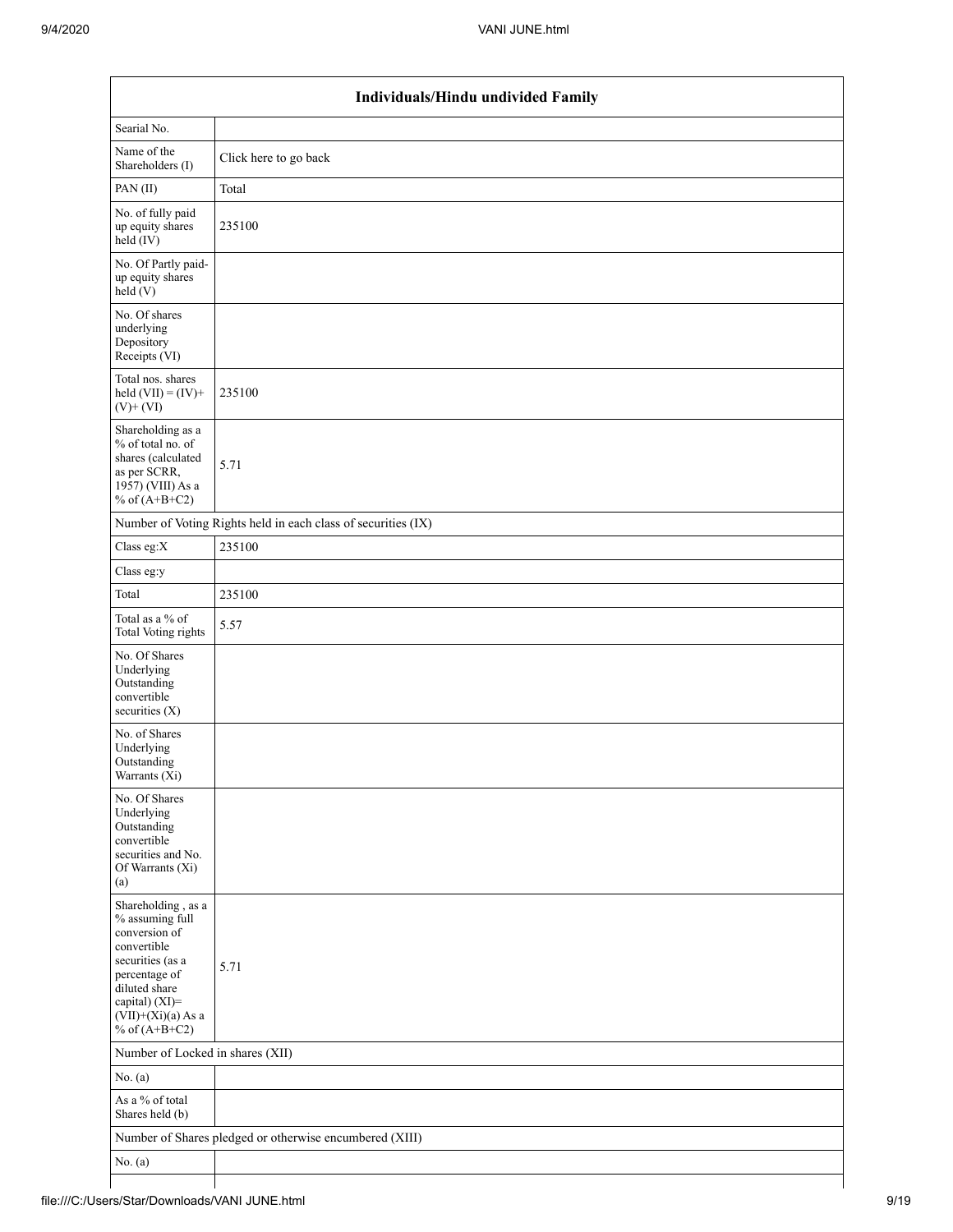| As a % of total<br>Shares held (b)                                   |                              |  |  |  |  |  |  |  |  |
|----------------------------------------------------------------------|------------------------------|--|--|--|--|--|--|--|--|
| Number of equity<br>shares held in<br>dematerialized<br>form $(XIV)$ | 235100                       |  |  |  |  |  |  |  |  |
|                                                                      | Reason for not providing PAN |  |  |  |  |  |  |  |  |
| Reason for not<br>providing PAN                                      |                              |  |  |  |  |  |  |  |  |
| Shareholder type                                                     |                              |  |  |  |  |  |  |  |  |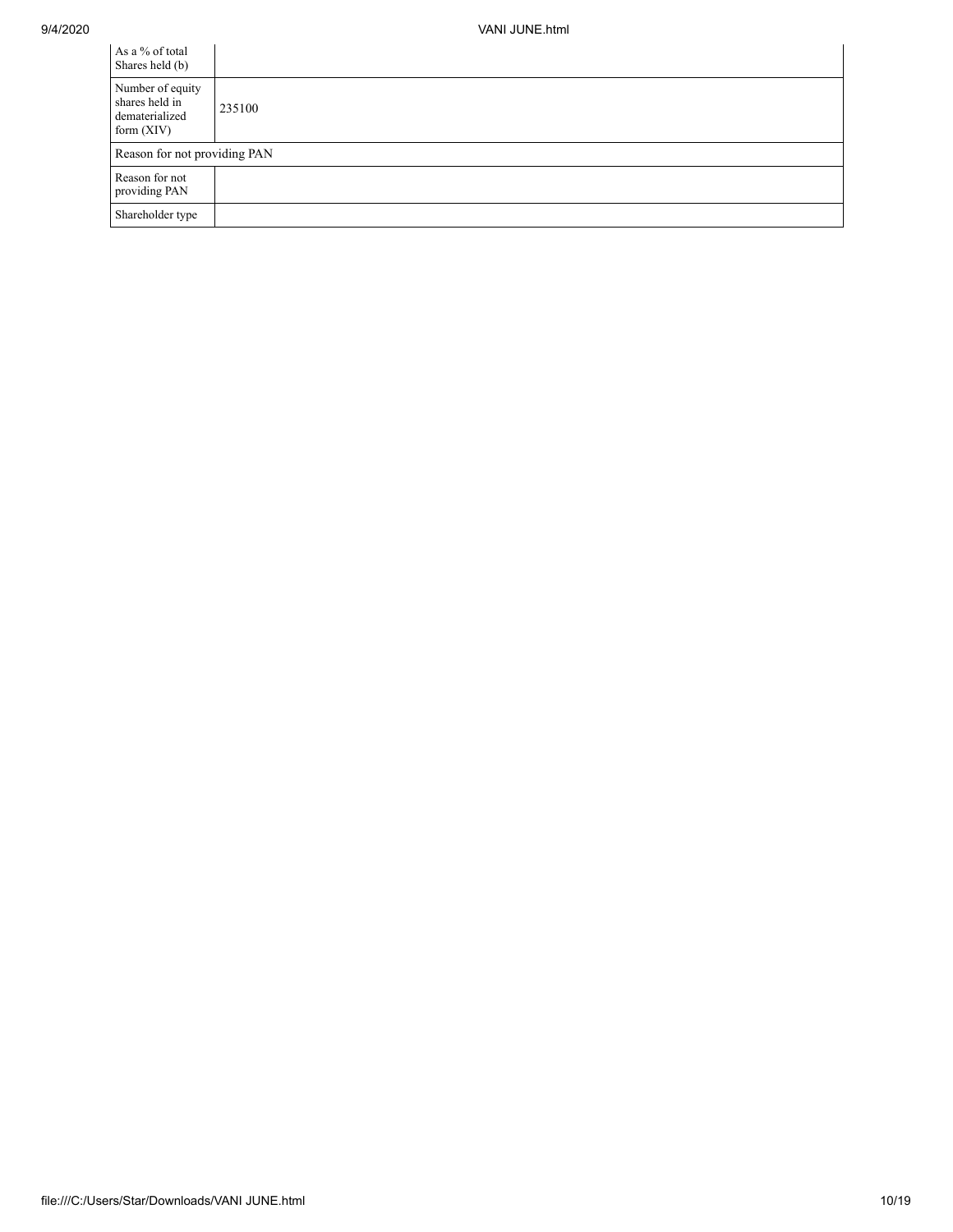|                                                                                                                                                                                      |                               |                               |                                 |                                 |                              | Individuals - ii. Individual shareholders holding nominal share capital in excess of Rs. 2 lakhs. |                                |  |  |  |  |
|--------------------------------------------------------------------------------------------------------------------------------------------------------------------------------------|-------------------------------|-------------------------------|---------------------------------|---------------------------------|------------------------------|---------------------------------------------------------------------------------------------------|--------------------------------|--|--|--|--|
| Searial No.                                                                                                                                                                          | $\mathbf{1}$                  | $\sqrt{2}$                    | 3                               | $\overline{4}$                  | 5                            | 6                                                                                                 | 7                              |  |  |  |  |
| Name of the<br>Shareholders (I)                                                                                                                                                      | <b>HARMEET</b><br><b>GHAI</b> | <b>TARSEM</b><br><b>SINGH</b> | <b>JITENDER</b><br><b>KUMAR</b> | <b>BHALINDER</b><br><b>GHAI</b> | <b>VIJAY</b><br><b>KUMAR</b> | <b>HARDEEP</b><br><b>SINGH</b><br><b>WAHLA</b>                                                    | <b>KAMALJIT</b><br><b>GHAI</b> |  |  |  |  |
| PAN (II)                                                                                                                                                                             | AGOPG7932M                    | BQXPS7016N                    | AQGPK9865P                      | AGVPG6895Q                      | AQGPK9864N                   | AARPW7993D                                                                                        | AGFPG1592E                     |  |  |  |  |
| No. of fully paid<br>up equity shares<br>held (IV)                                                                                                                                   | 186800                        | 110000                        | 110000                          | 45250                           | 100000                       | 100000                                                                                            | 76800                          |  |  |  |  |
| No. Of Partly paid-<br>up equity shares<br>held (V)                                                                                                                                  |                               |                               |                                 |                                 |                              |                                                                                                   |                                |  |  |  |  |
| No. Of shares<br>underlying<br>Depository<br>Receipts (VI)                                                                                                                           |                               |                               |                                 |                                 |                              |                                                                                                   |                                |  |  |  |  |
| Total nos. shares<br>held $(VII) = (IV) +$<br>$(V)$ + $(VI)$                                                                                                                         | 186800                        | 110000                        | 110000                          | 45250                           | 100000                       | 100000                                                                                            | 76800                          |  |  |  |  |
| Shareholding as a<br>% of total no. of<br>shares (calculated<br>as per SCRR,<br>1957) (VIII) As a<br>% of $(A+B+C2)$                                                                 | 4.53                          | 2.67                          | 2.67                            | 1.1                             | 2.43                         | 2.43                                                                                              | 1.86                           |  |  |  |  |
| Number of Voting Rights held in each class of securities (IX)                                                                                                                        |                               |                               |                                 |                                 |                              |                                                                                                   |                                |  |  |  |  |
| Class eg: X                                                                                                                                                                          | 186800                        | 110000                        | 110000                          | 45250                           | 100000                       | 100000                                                                                            | 76800                          |  |  |  |  |
| Class eg:y                                                                                                                                                                           |                               |                               |                                 |                                 |                              |                                                                                                   |                                |  |  |  |  |
| Total                                                                                                                                                                                | 186800                        | 110000                        | 110000                          | 45250                           | 100000                       | 100000                                                                                            | 76800                          |  |  |  |  |
| Total as a % of<br>Total Voting rights                                                                                                                                               | 4.42                          | 2.6                           | 2.6                             | 1.07                            | 2.37                         | 2.37                                                                                              | 1.82                           |  |  |  |  |
| No. Of Shares<br>Underlying<br>Outstanding<br>convertible<br>securities $(X)$                                                                                                        |                               |                               |                                 |                                 |                              |                                                                                                   |                                |  |  |  |  |
| No. of Shares<br>Underlying<br>Outstanding<br>Warrants (Xi)                                                                                                                          |                               |                               |                                 |                                 |                              |                                                                                                   |                                |  |  |  |  |
| No. Of Shares<br>Underlying<br>Outstanding<br>convertible<br>securities and No.<br>Of Warrants (Xi)<br>(a)                                                                           |                               |                               |                                 |                                 |                              |                                                                                                   |                                |  |  |  |  |
| Shareholding, as a<br>% assuming full<br>conversion of<br>convertible<br>securities (as a<br>percentage of<br>diluted share<br>capital) (XI)=<br>$(VII)+(X)$ As a %<br>of $(A+B+C2)$ | 4.53                          | 2.67                          | 2.67                            | 1.1                             | 2.43                         | 2.43                                                                                              | 1.86                           |  |  |  |  |
| Number of Locked in shares (XII)                                                                                                                                                     |                               |                               |                                 |                                 |                              |                                                                                                   |                                |  |  |  |  |
| No. (a)                                                                                                                                                                              |                               |                               |                                 |                                 |                              |                                                                                                   |                                |  |  |  |  |
| As a % of total<br>Shares held (b)                                                                                                                                                   |                               |                               |                                 |                                 |                              |                                                                                                   |                                |  |  |  |  |
| Number of equity<br>shares held in                                                                                                                                                   | $\mathbf{0}$                  | 110000                        | 110000                          | $\mathbf{0}$                    | 100000                       | 100000                                                                                            | $\mathbf{0}$                   |  |  |  |  |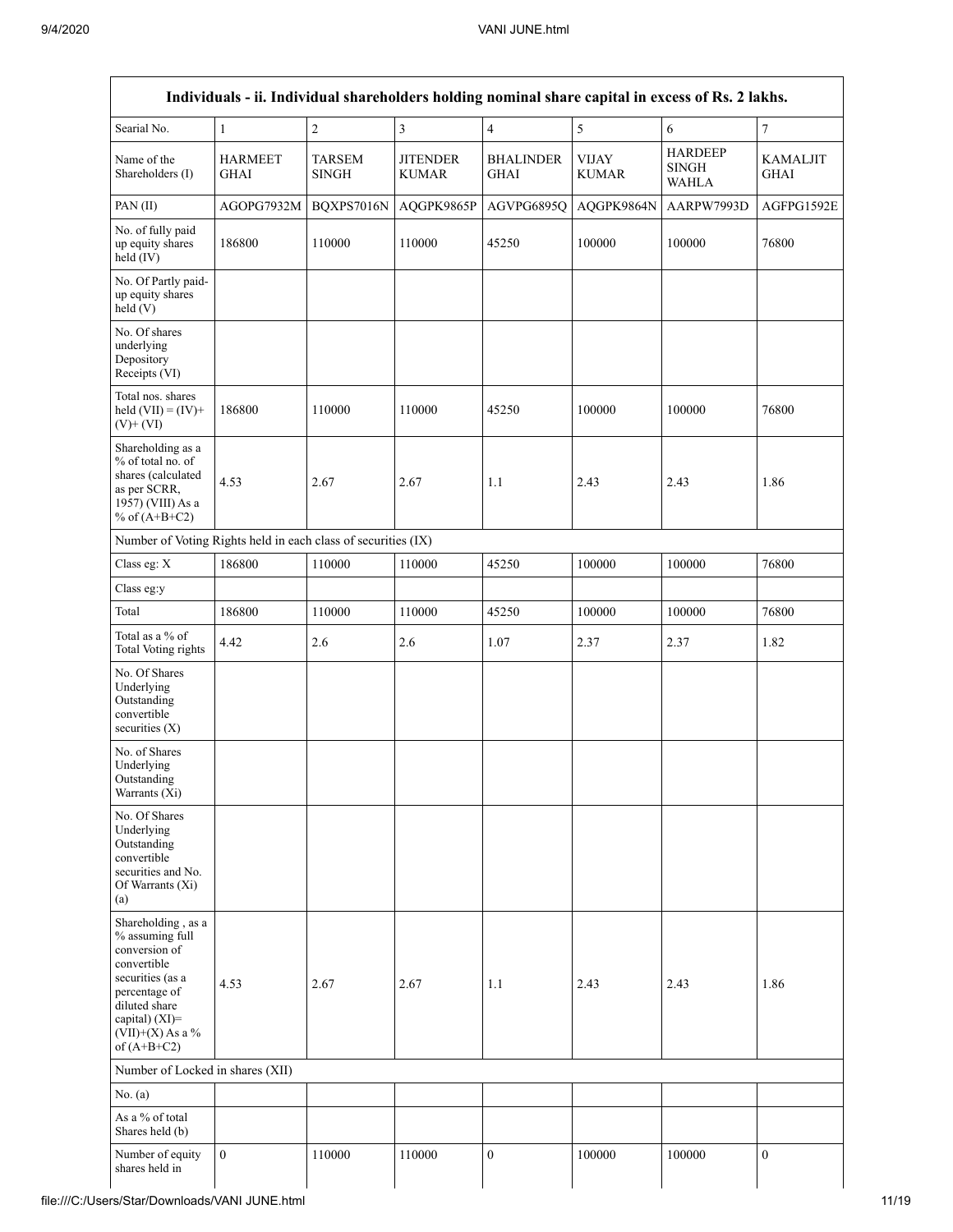| dematerialized<br>form $(XIV)$  |  |  |  |  |  |  |  |  |  |
|---------------------------------|--|--|--|--|--|--|--|--|--|
| Reason for not providing PAN    |  |  |  |  |  |  |  |  |  |
| Reason for not<br>providing PAN |  |  |  |  |  |  |  |  |  |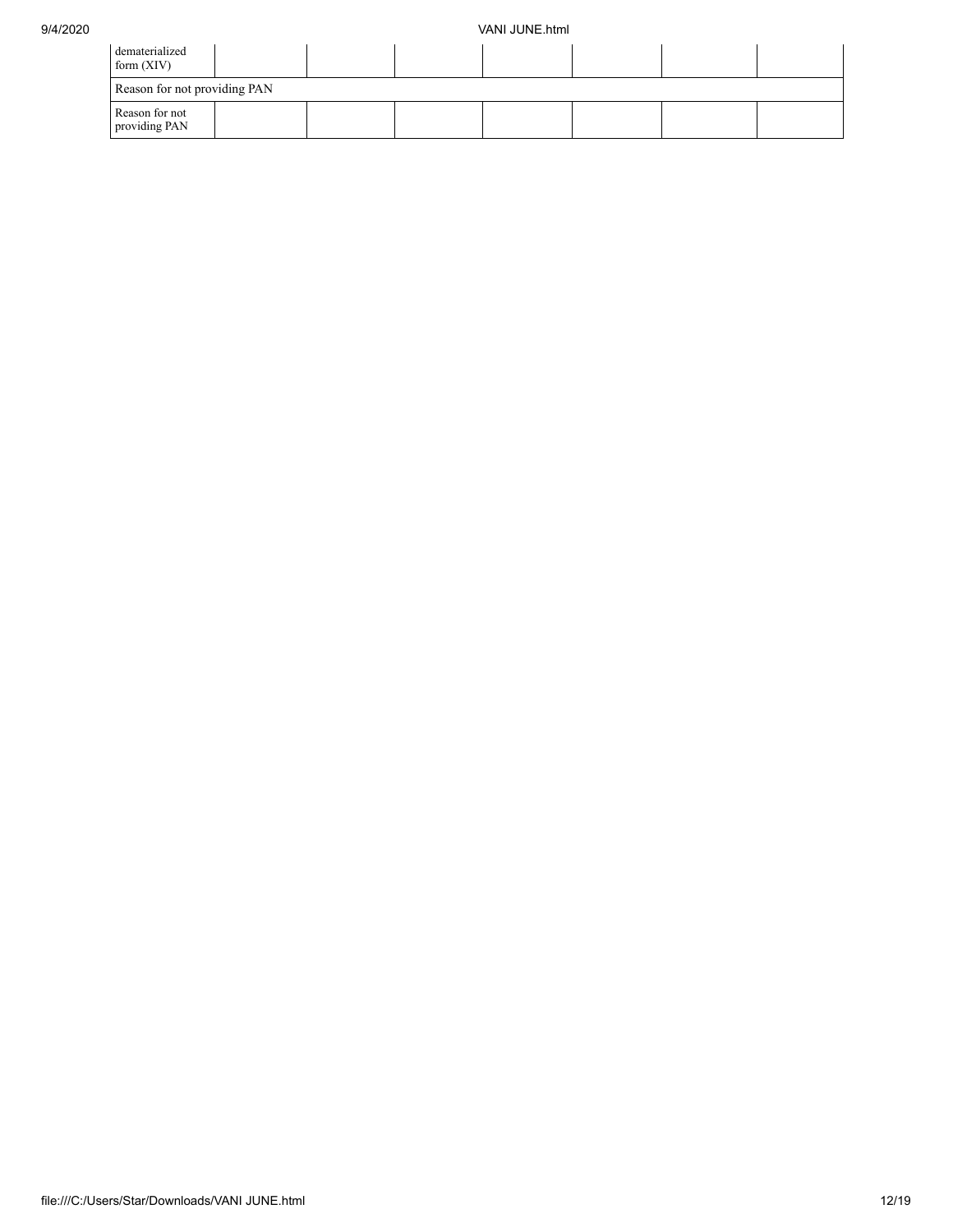| Searial No.                                                                                                                                                                          | $\,8\,$                         | $\overline{9}$               | $10\,$                         | 11                             | 12                            | 13                            | 14                            |
|--------------------------------------------------------------------------------------------------------------------------------------------------------------------------------------|---------------------------------|------------------------------|--------------------------------|--------------------------------|-------------------------------|-------------------------------|-------------------------------|
| Name of the<br>Shareholders (I)                                                                                                                                                      | <b>SATWANTI</b><br><b>BAJAJ</b> | <b>NOOR</b><br><b>HASSAN</b> | <b>RADHEY</b><br><b>SHAYAM</b> | <b>HERIKA</b><br><b>NARANG</b> | <b>GEETA</b><br><b>CHADHA</b> | <b>MANAN</b><br><b>NARANG</b> | <b>MANSI</b><br><b>NARANG</b> |
| PAN (II)                                                                                                                                                                             | AASPB4178Q                      | ADRPH9149M                   | BNKPS7076J                     | AHJPA5543N                     | AGGPC0379Q                    | ACJPN9853B                    | ABTPN4637N                    |
| No. of fully paid<br>up equity shares<br>$held$ (IV)                                                                                                                                 | 76800                           | 68800                        | 52400                          | 50000                          | 50000                         | 50000                         | 50000                         |
| No. Of Partly paid-<br>up equity shares<br>held(V)                                                                                                                                   |                                 |                              |                                |                                |                               |                               |                               |
| No. Of shares<br>underlying<br>Depository<br>Receipts (VI)                                                                                                                           |                                 |                              |                                |                                |                               |                               |                               |
| Total nos. shares<br>held $(VII) = (IV) +$<br>$(V)$ + $(VI)$                                                                                                                         | 76800                           | 68800                        | 52400                          | 50000                          | 50000                         | 50000                         | 50000                         |
| Shareholding as a<br>% of total no. of<br>shares (calculated<br>as per SCRR,<br>1957) (VIII) As a<br>% of $(A+B+C2)$                                                                 | 1.86                            | 1.67                         | 1.27                           | 1.21                           | 1.21                          | 1.21                          | 1.21                          |
| Number of Voting Rights held in each class of securities (IX)                                                                                                                        |                                 |                              |                                |                                |                               |                               |                               |
| Class eg: X                                                                                                                                                                          | 76800                           | 68800                        | 52400                          | 50000                          | 50000                         | 50000                         | 50000                         |
| Class eg:y                                                                                                                                                                           |                                 |                              |                                |                                |                               |                               |                               |
| Total                                                                                                                                                                                | 76800                           | 68800                        | 52400                          | 50000                          | 50000                         | 50000                         | 50000                         |
| Total as a % of<br>Total Voting rights                                                                                                                                               | 1.82                            | 1.63                         | 1.24                           | 1.18                           | 1.18                          | 1.18                          | 1.18                          |
| No. Of Shares<br>Underlying<br>Outstanding<br>convertible<br>securities (X)                                                                                                          |                                 |                              |                                |                                |                               |                               |                               |
| No. of Shares<br>Underlying<br>Outstanding<br>Warrants (Xi)                                                                                                                          |                                 |                              |                                |                                |                               |                               |                               |
| No. Of Shares<br>Underlying<br>Outstanding<br>convertible<br>securities and No.<br>Of Warrants (Xi)<br>(a)                                                                           |                                 |                              |                                |                                |                               |                               |                               |
| Shareholding, as a<br>% assuming full<br>conversion of<br>convertible<br>securities (as a<br>percentage of<br>diluted share<br>capital) (XI)=<br>$(VII)+(X)$ As a %<br>of $(A+B+C2)$ | 1.86                            | 1.67                         | 1.27                           | 1.21                           | 1.21                          | 1.21                          | 1.21                          |
| Number of Locked in shares (XII)                                                                                                                                                     |                                 |                              |                                |                                |                               |                               |                               |
| No. (a)                                                                                                                                                                              |                                 |                              |                                |                                |                               |                               |                               |
| As a % of total<br>Shares held (b)                                                                                                                                                   |                                 |                              |                                |                                |                               |                               |                               |
| Number of equity<br>shares held in                                                                                                                                                   | 76800                           | $\mathbf{0}$                 | $\boldsymbol{0}$               | 50000                          | 50000                         | 50000                         | 50000                         |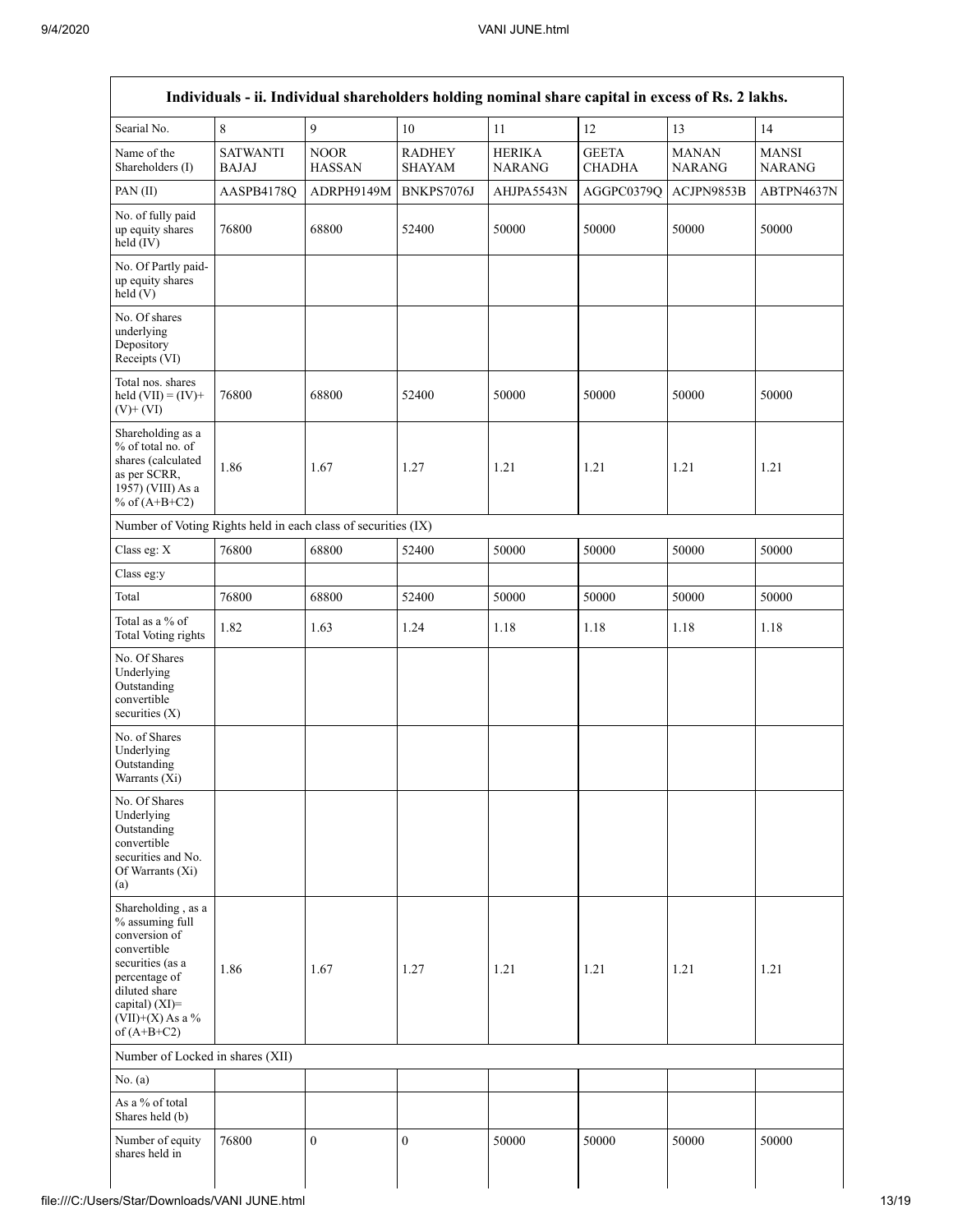| dematerialized<br>form $(XIV)$  |  |  |  |  |  |  |  |
|---------------------------------|--|--|--|--|--|--|--|
| Reason for not providing PAN    |  |  |  |  |  |  |  |
| Reason for not<br>providing PAN |  |  |  |  |  |  |  |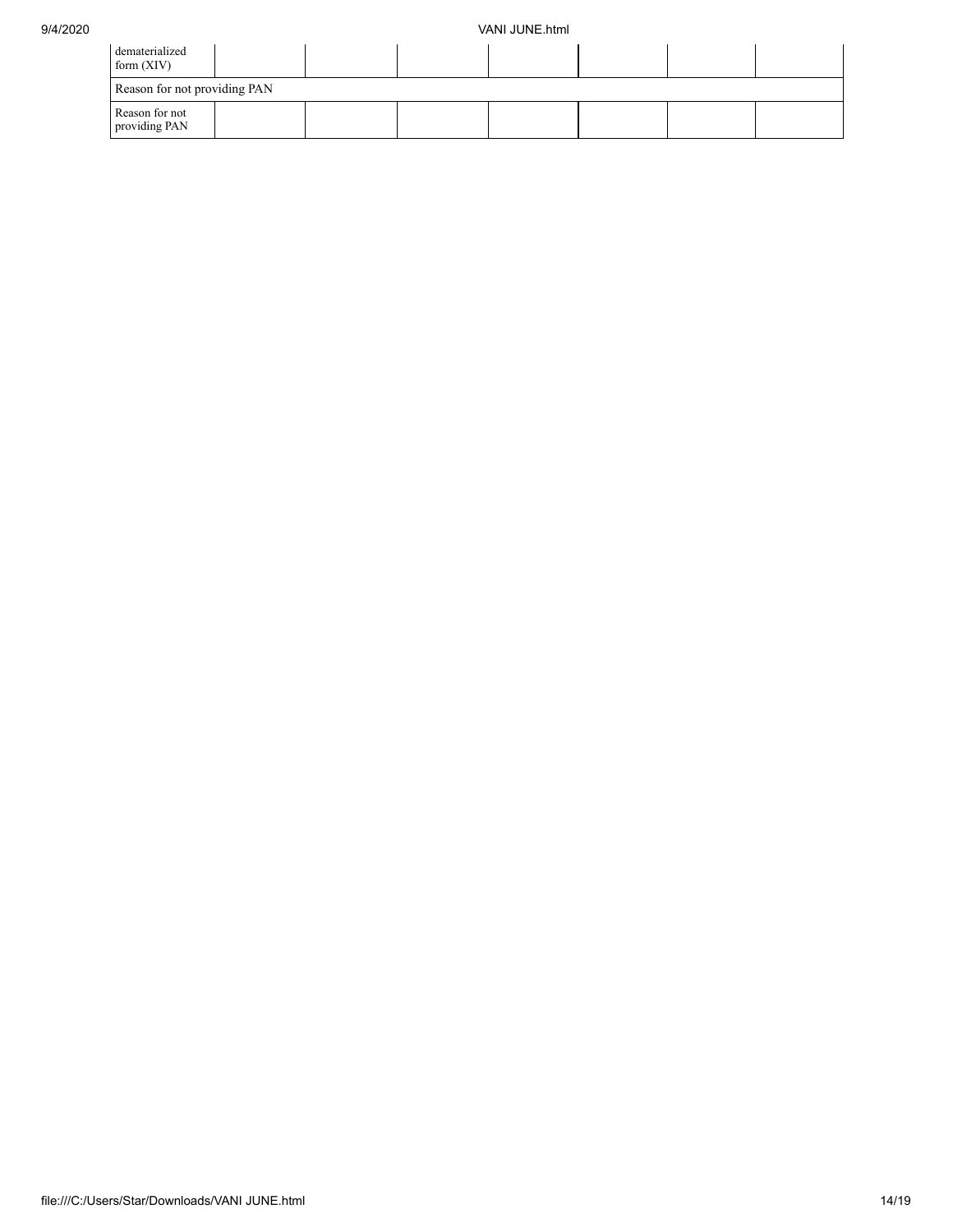|                                                                                                                                                                                         |                                                               |               |                       | Individuals - ii. Individual shareholders holding nominal share capital in excess of Rs. 2 lakhs. |                       |
|-----------------------------------------------------------------------------------------------------------------------------------------------------------------------------------------|---------------------------------------------------------------|---------------|-----------------------|---------------------------------------------------------------------------------------------------|-----------------------|
| Searial No.                                                                                                                                                                             | 15                                                            | 16            | 17                    | 18                                                                                                |                       |
| Name of the<br>Shareholders (I)                                                                                                                                                         | RAJIV CHADHA                                                  | Naveen Narang | <b>SUMITRA NARANG</b> | SATISH CHANDER NARANG                                                                             | Click here to go back |
| PAN (II)                                                                                                                                                                                | AAFPC2849C                                                    | AADPN0344D    | AADPN0343E            | AAAPN0874H                                                                                        | Total                 |
| No. of fully paid<br>up equity shares<br>held (IV)                                                                                                                                      | 50000                                                         | 50000         | 50000                 | 50000                                                                                             | 1326850               |
| No. Of Partly paid-<br>up equity shares<br>held(V)                                                                                                                                      |                                                               |               |                       |                                                                                                   |                       |
| No. Of shares<br>underlying<br>Depository<br>Receipts (VI)                                                                                                                              |                                                               |               |                       |                                                                                                   |                       |
| Total nos. shares<br>held $(VII) = (IV) +$<br>$(V)$ + $(VI)$                                                                                                                            | 50000                                                         | 50000         | 50000                 | 50000                                                                                             | 1326850               |
| Shareholding as a<br>% of total no. of<br>shares (calculated<br>as per SCRR,<br>1957) (VIII) As a<br>% of $(A+B+C2)$                                                                    | 1.21                                                          | 1.21          | 1.21                  | 1.21                                                                                              | 32.21                 |
|                                                                                                                                                                                         | Number of Voting Rights held in each class of securities (IX) |               |                       |                                                                                                   |                       |
| Class eg: X                                                                                                                                                                             | 50000                                                         | 50000         | 50000                 | 50000                                                                                             | 1326850               |
| Class eg:y                                                                                                                                                                              |                                                               |               |                       |                                                                                                   |                       |
| Total                                                                                                                                                                                   | 50000                                                         | 50000         | 50000                 | 50000                                                                                             | 1326850               |
| Total as a % of<br>Total Voting rights                                                                                                                                                  | 1.18                                                          | 1.18          | 1.18                  | 1.18                                                                                              | 31.41                 |
| No. Of Shares<br>Underlying<br>Outstanding<br>convertible<br>securities (X)                                                                                                             |                                                               |               |                       |                                                                                                   |                       |
| No. of Shares<br>Underlying<br>Outstanding<br>Warrants (Xi)                                                                                                                             |                                                               |               |                       |                                                                                                   |                       |
| No. Of Shares<br>Underlying<br>Outstanding<br>convertible<br>securities and No.<br>Of Warrants (Xi)<br>(a)                                                                              |                                                               |               |                       |                                                                                                   |                       |
| Shareholding, as a<br>% assuming full<br>conversion of<br>convertible<br>securities (as a<br>percentage of<br>diluted share<br>capital) $(XI)$ =<br>$(VII)+(X)$ As a %<br>of $(A+B+C2)$ | 1.21                                                          | 1.21          | 1.21                  | 1.21                                                                                              | 32.21                 |
| Number of Locked in shares (XII)                                                                                                                                                        |                                                               |               |                       |                                                                                                   |                       |
| No. (a)                                                                                                                                                                                 |                                                               |               |                       |                                                                                                   |                       |
| As a % of total<br>Shares held (b)                                                                                                                                                      |                                                               |               |                       |                                                                                                   |                       |
| Number of equity<br>shares held in<br>dematerialized<br>form $(XIV)$                                                                                                                    | 50000                                                         | 50000         | 50000                 | 50000                                                                                             | 896800                |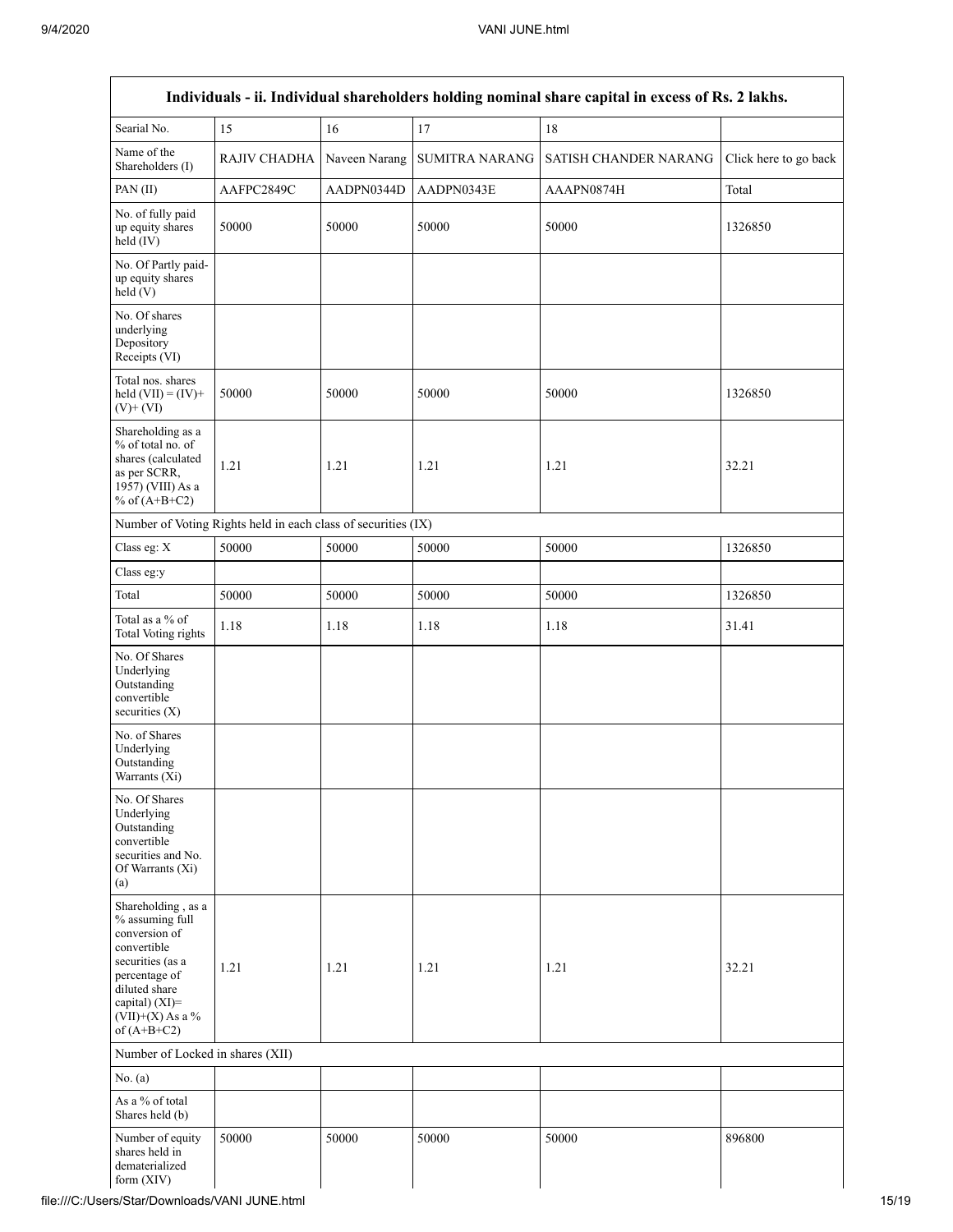| Reason for not providing PAN    |  |  |  |
|---------------------------------|--|--|--|
| Reason for not<br>providing PAN |  |  |  |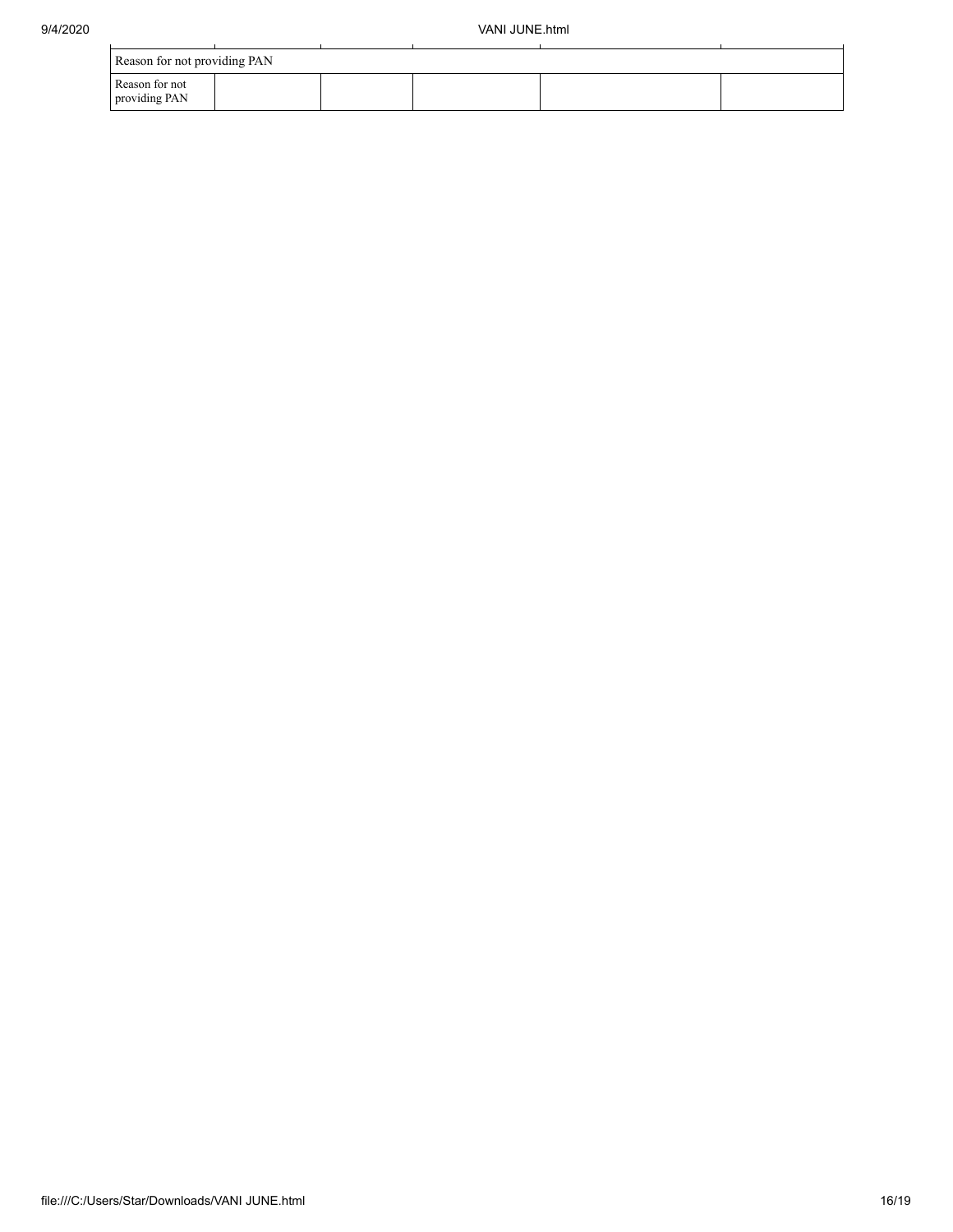| Any Other (specify)                                                                                                                                                                  |                                                               |                           |          |                         |                       |  |  |
|--------------------------------------------------------------------------------------------------------------------------------------------------------------------------------------|---------------------------------------------------------------|---------------------------|----------|-------------------------|-----------------------|--|--|
| Searial No.                                                                                                                                                                          | $\mathbf{1}$                                                  | $\overline{c}$            | 3        | $\overline{4}$          |                       |  |  |
| Category                                                                                                                                                                             | <b>Bodies Corporate</b>                                       | Non-Resident Indian (NRI) | HUF      | <b>Clearing Members</b> |                       |  |  |
| Category / More<br>than 1 percentage                                                                                                                                                 | Category                                                      | Category                  | Category | Category                |                       |  |  |
| Name of the<br>Shareholders (I)                                                                                                                                                      |                                                               |                           |          |                         | Click here to go back |  |  |
| PAN (II)                                                                                                                                                                             |                                                               |                           |          |                         | Total                 |  |  |
| No. of the<br>Shareholders (I)                                                                                                                                                       | 10                                                            | $\mathbf{1}$              | 12       | 3                       | 26                    |  |  |
| No. of fully paid<br>up equity shares<br>$held$ (IV)                                                                                                                                 | 1546101                                                       | 9935                      | 212381   | 4503                    | 1772920               |  |  |
| No. Of Partly paid-<br>up equity shares<br>held(V)                                                                                                                                   |                                                               |                           |          |                         |                       |  |  |
| No. Of shares<br>underlying<br>Depository<br>Receipts (VI)                                                                                                                           |                                                               |                           |          |                         |                       |  |  |
| Total nos. shares<br>held $(VII) = (IV) +$<br>$(V)$ + $(VI)$                                                                                                                         | 1546101                                                       | 9935                      | 212381   | 4503                    | 1772920               |  |  |
| Shareholding as a<br>% of total no. of<br>shares (calculated<br>as per SCRR,<br>1957) (VIII) As a<br>% of $(A+B+C2)$                                                                 | 37.53                                                         | 0.24                      | 5.16     | 0.11                    | 43.04                 |  |  |
|                                                                                                                                                                                      | Number of Voting Rights held in each class of securities (IX) |                           |          |                         |                       |  |  |
| Class eg: X                                                                                                                                                                          | 1546101                                                       | 9935                      | 212381   | 4503                    | 1772920               |  |  |
| Class eg:y                                                                                                                                                                           |                                                               |                           |          |                         |                       |  |  |
| Total                                                                                                                                                                                | 1546101                                                       | 9935                      | 212381   | 4503                    | 1772920               |  |  |
| Total as a % of<br><b>Total Voting rights</b>                                                                                                                                        | 36.6                                                          | 0.24                      | 5.03     | 0.11                    | 41.98                 |  |  |
| No. Of Shares<br>Underlying<br>Outstanding<br>convertible<br>securities $(X)$                                                                                                        |                                                               |                           |          |                         |                       |  |  |
| No. of Shares<br>Underlying<br>Outstanding<br>Warrants (Xi)                                                                                                                          |                                                               |                           |          |                         |                       |  |  |
| No. Of Shares<br>Underlying<br>Outstanding<br>convertible<br>securities and No.<br>Of Warrants (Xi)<br>(a)                                                                           |                                                               |                           |          |                         |                       |  |  |
| Shareholding, as a<br>% assuming full<br>conversion of<br>convertible<br>securities (as a<br>percentage of<br>diluted share<br>capital) (XI)=<br>$(VII)+(X)$ As a %<br>of $(A+B+C2)$ | 37.53                                                         | 0.24                      | 5.16     | 0.11                    | 43.04                 |  |  |
| Number of Locked in shares (XII)                                                                                                                                                     |                                                               |                           |          |                         |                       |  |  |
| No. (a)                                                                                                                                                                              |                                                               |                           |          |                         |                       |  |  |

file:///C:/Users/Star/Downloads/VANI JUNE.html 17/19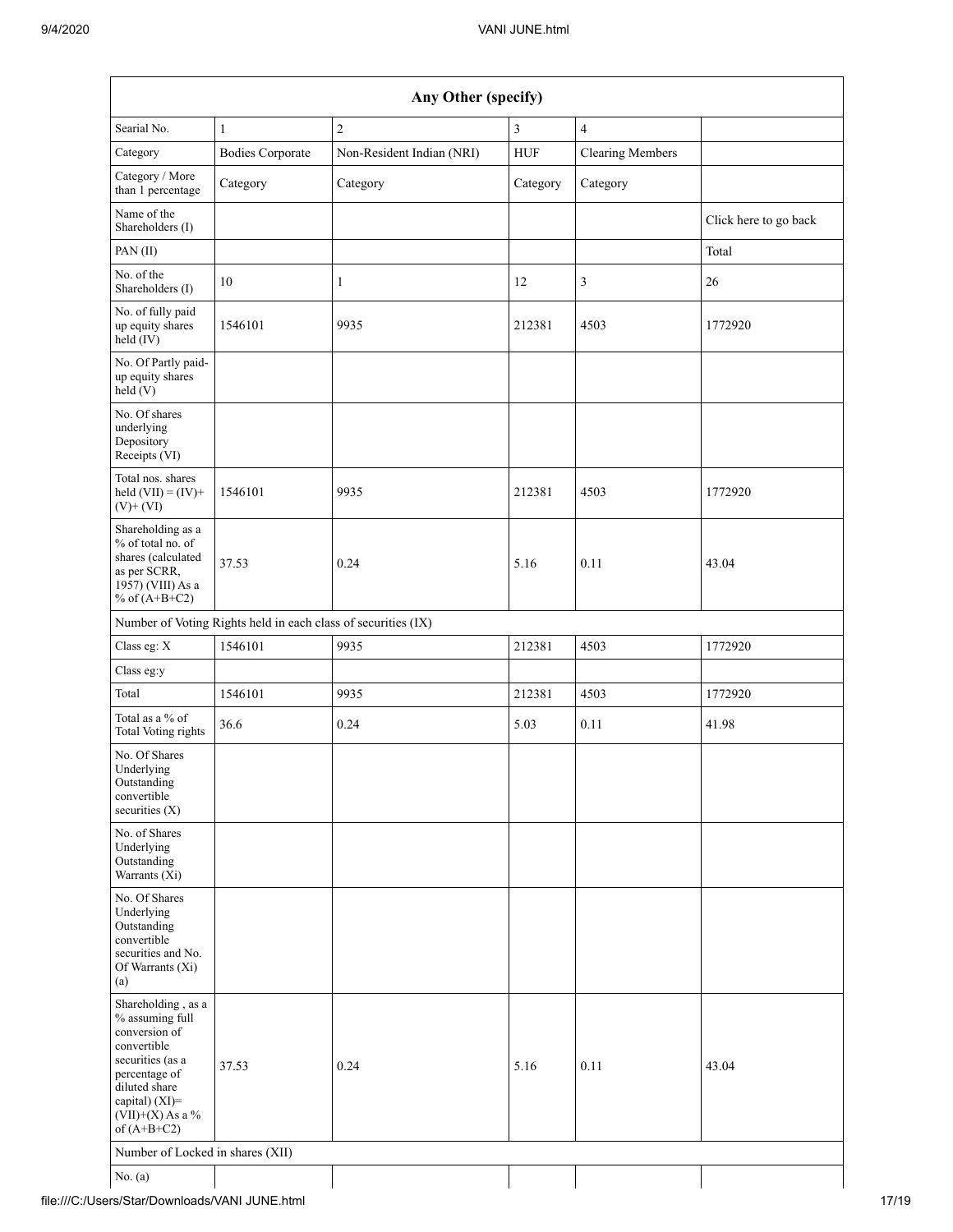| As a % of total<br>Shares held (b)                                   |         |      |        |      |         |  |
|----------------------------------------------------------------------|---------|------|--------|------|---------|--|
| Number of equity<br>shares held in<br>dematerialized<br>form $(XIV)$ | 1020001 | 9935 | 187981 | 4503 | 1222420 |  |
| Reason for not providing PAN                                         |         |      |        |      |         |  |
| Reason for not<br>providing PAN                                      |         |      |        |      |         |  |